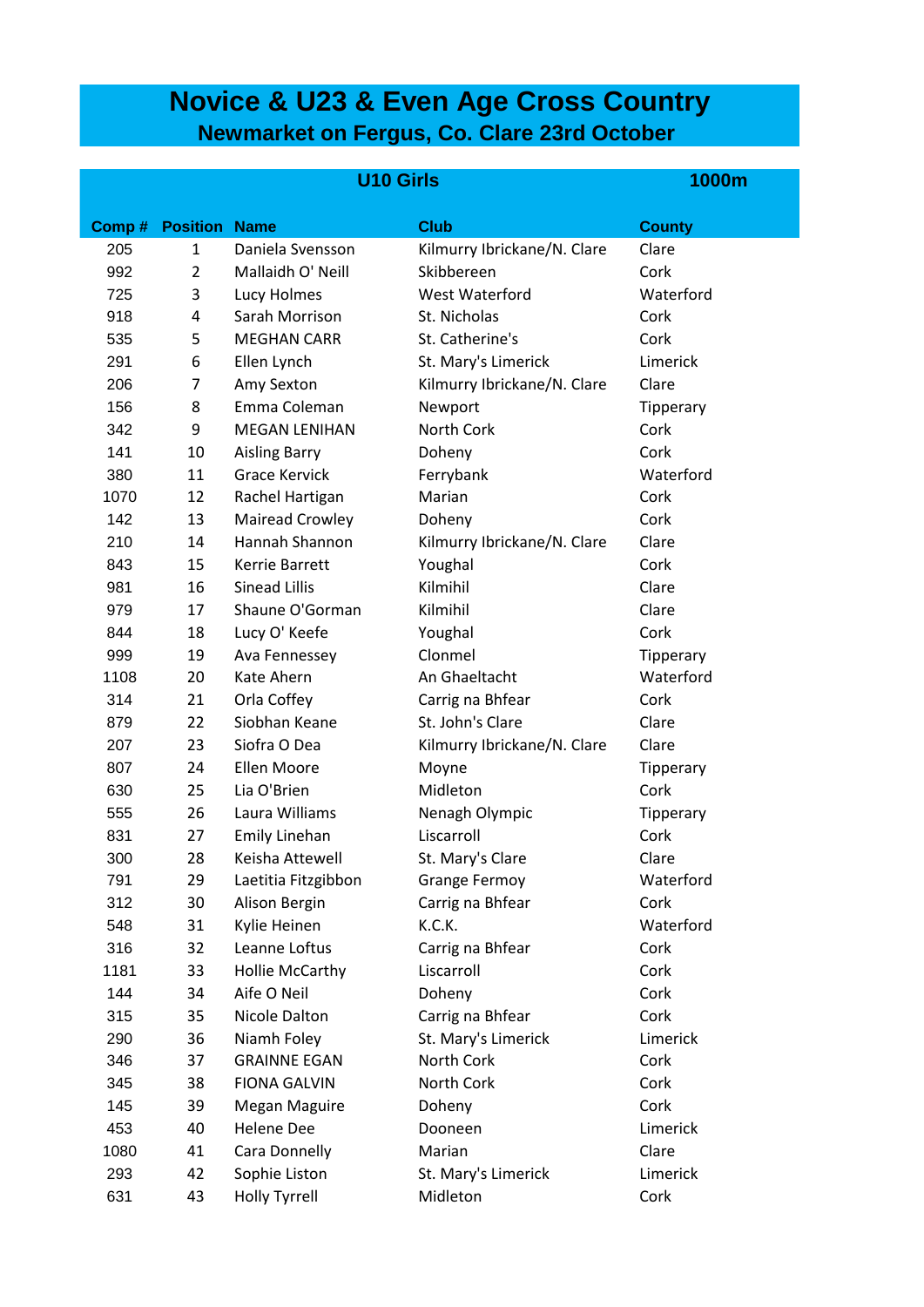| 724  | 44 | <b>Emily Murphy</b>   | West Waterford              | Waterford |
|------|----|-----------------------|-----------------------------|-----------|
| 731  | 45 | Ava Healy             | West Waterford              | Waterford |
| 208  | 46 | Shona Fitzhenry       | Kilmurry Ibrickane/N. Clare | Clare     |
| 808  | 47 | Emily Kavanagh        | Moyne                       | Tipperary |
| 1075 | 48 | Aoibhinn Donnelly     | Marian                      | Clare     |
| 727  | 49 | Kate Killegrew        | West Waterford              | Waterford |
| 1171 | 50 | Clodagh Enright       | An Riocht                   | Kerry     |
| 292  | 51 | <b>Holly Meredith</b> | St. Mary's Limerick         | Limerick  |
| 211  | 52 | Lucy Flanagan         | Kilmurry Ibrickane/N. Clare | Clare     |
| 381  | 53 | Ileana Cislaghi       | Ferrybank                   | Waterford |
| 382  | 54 | Isabella Cislaghi     | Ferrybank                   | Waterford |
| 978  | 55 | Niamh Conlon          | Kilmihil                    | Clare     |
| 832  | 56 | Ciara Sheehy          | Liscarroll                  | Cork      |
| 114  | 57 | Lorna McNamara        | St. Cronan's                | Clare     |
| 729  | 58 | Sheena Mc Guickian    | West Waterford              | Waterford |
| 998  | 59 | Orla Winston          | Clonmel                     | Tipperary |
| 1000 | 60 | Caoimhe Mulcahy       | Clonmel                     | Tipperary |
| 212  | 61 | Abby Mc Donagh        | Kilmurry Ibrickane/N. Clare | Clare     |
| 115  | 62 | Clare McNamara        | St. Cronan's                | Clare     |
| 1001 | 63 | Veerla Van Der Wal    | Clonmel                     | Tipperary |
| 1204 | 64 | Rachel Dwyer          | Iveragh                     | Kerry     |
| 209  | 65 | Meadbh O Malley       | Kilmurry Ibrickane/N. Clare | Clare     |
| 1076 | 66 | Niamh cassidy         | Marian                      | Clare     |
| 313  | 67 | Lucy Cambridge        | Carrig na Bhfear            | Cork      |
| 1002 | 68 | <b>Brid Moynihan</b>  | Clonmel                     | Tipperary |
| 1071 | 69 | Emma O Brien          | Marian                      | Clare     |
| 1073 | 70 | Ruth neylon           | Marian                      | Clare     |
| 997  | 71 | Chloe Conway          | Clonmel                     | Cork      |
| 1078 | 72 | Hannah McCormack      | Marian                      | Clare     |
| 1074 | 73 | Emma O'Donoghue       | Marian                      | Clare     |
| 809  | 74 | <b>Rachel Moore</b>   | Moyne                       | Tipperary |
| 1156 | 75 | Ciara Fives           | Midleton                    | Cork      |
| 116  | 76 | Jodie Cahill          | St. Cronan's                | Clare     |
| 880  | 77 | <b>Ruth Clancy</b>    | St. John's Clare            | Clare     |
| 344  | 78 | <b>SARAH BUCKLEY</b>  | North Cork                  | Cork      |
| 726  | 79 | Kate Heffernan        | West Waterford              | Waterford |
| 343  | 80 | <b>SOPHIE PERROTT</b> | North Cork                  | Cork      |
| 294  | 81 | <b>Claire Power</b>   | St. Mary's Limerick         | Limerick  |
| 833  | 82 | Aoife O'Sullivan      | Liscarroll                  | Cork      |
| 1072 | 83 | Ciadh Reynolds        | Marian                      | Clare     |
| 385  | 84 | Clodagh Curham        | Ferrybank                   | Waterford |
| 564  | 85 | Lucy Dillon           | Moycarkey Coolcroo          | Tipperary |
| 794  | 86 | Maria Leamy           | <b>Grange Fermoy</b>        | Cork      |
| 1212 | 87 | <b>Isobel Farnan</b>  | Nenagh Olympic              | Tipperary |
| 157  | 88 | Chantelle Ryan        | Newport                     | Tipperary |
| 1003 | 89 | Siobhan Whelan        | Clonmel                     | Tipperary |
| 845  | 90 | Hazel Nolan           | Youghal                     | Cork      |
| 982  | 91 | <b>Emily Culligan</b> | Kilmihil                    | Clare     |
| 117  | 92 | Caoimhe White         | St. Cronan's                | Clare     |
| 881  | 93 | Eimear Kelly          | St. John's Clare            | Clare     |
|      |    |                       |                             |           |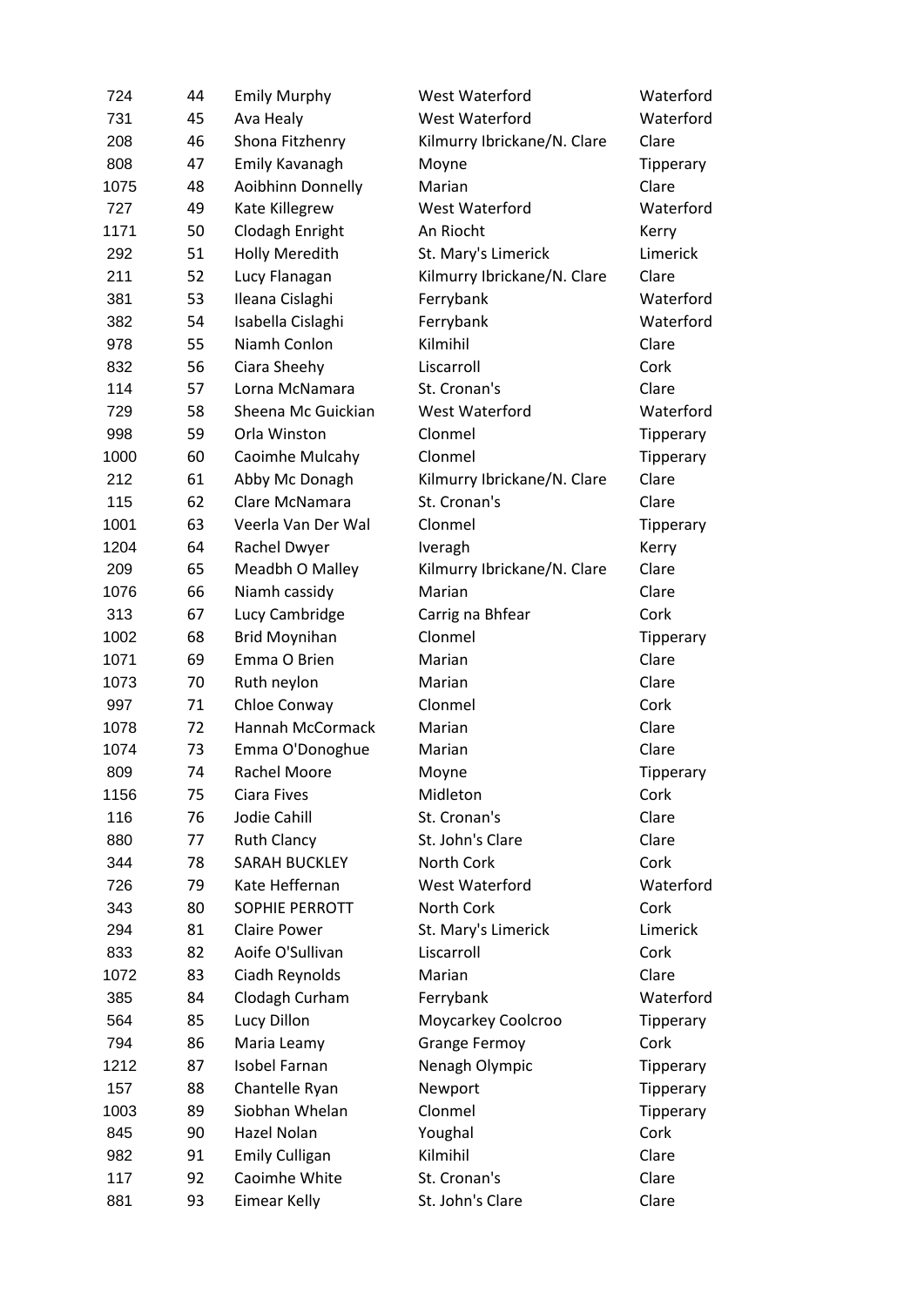| 386 | 94             | Sophie Meade                            | Ferrybank             | Waterford     |
|-----|----------------|-----------------------------------------|-----------------------|---------------|
| 728 | 95             | Caoimhe Earley                          | West Waterford        | Waterford     |
| 730 | 96             | Hannah Hallahan                         | West Waterford        | Waterford     |
| 341 | 97             | RACHEL BUCKLEY                          | North Cork            | Cork          |
| 391 | 98             | Esther Akinola                          | Ferrybank             | Waterford     |
|     |                | <b>TEAMS</b>                            |                       |               |
|     | <b>Place</b>   | <b>Clubs</b>                            | <b>Positions</b>      | <b>Points</b> |
|     | $\mathbf{1}$   | Kilmurry Ibrickane/N. Clar 1, 7, 14, 23 |                       | 45            |
|     | $\overline{2}$ | Doheny                                  | 10, 13, 34, 39        | 96            |
|     | 3              | Carrig na Bhfear                        | 21, 30, 32, 35        | 118           |
|     | 4              | St. Mary's Limerick                     | 6, 36, 42, 51         | 135           |
|     | 5              | West Waterford                          | 3, 44, 45, 49         | 141           |
|     | 6              | North Cork                              | 9, 37, 38, 78         | 162           |
|     | $\overline{7}$ | Marian                                  | 12, 41, 48, 66        | 167           |
|     | 8              | Kilmihil                                | 16, 17, 55, 91        | 179           |
|     | 9              | Liscarroll                              | 27, 33, 56, 82        | 198           |
|     | 10             | Clonmel                                 | 19, 59, 60, 63        | 201           |
|     | 11             | Ferrybank                               | 11, 53, 54, 84        | 202           |
|     | 12             | St. Cronan's                            | 57, 62, 76, 92        | 287           |
|     |                |                                         |                       |               |
|     | <b>Place</b>   | <b>County</b>                           | <b>Positions</b>      | <b>Points</b> |
|     | $\mathbf{1}$   | Cork                                    | 2, 4, 5, 9, 10, 12    | 42            |
|     | $\overline{2}$ | Clare                                   | 1, 7, 14, 16, 17, 22  | 77            |
|     | 3              | Waterford                               | 3, 11, 20, 29, 31, 44 | 138           |

4 Tipperary 8, 19, 24, 26, 47, 59 183<br>5 Limerick 6, 36, 40, 42, 51, 81 256

Limerick 6, 36, 40, 42, 51, 81

|       |                 | <b>U10 Boys</b>        |                             | 1000m         |
|-------|-----------------|------------------------|-----------------------------|---------------|
| Comp# | <b>Position</b> | <b>Name</b>            | <b>Club</b>                 | <b>County</b> |
| 376   | 1               | <b>EOIN REDMOND</b>    | <b>Riverstick Kinsale</b>   | Cork          |
| 214   | 2               | Ben Whelehan           | Kilmurry Ibrickane/N. Clare | Clare         |
| 733   | 3               | Cormac Mahony          | West Waterford              | Waterford     |
| 734   | 4               | Sean Hickey            | West Waterford              | Waterford     |
| 637   | 5               | Paul Hartnett          | Midleton                    | Cork          |
| 957   | 6               | Niall Carey            | Star of the Laune           | Limerick      |
| 348   | $\overline{7}$  | <b>JOHN O'FLYNN</b>    | North Cork                  | Cork          |
| 1083  | 8               | Shane Meehan           | Marian                      | Clare         |
| 566   | 9               | Adam O'Dwyer           | Moycarkey Coolcroo          | Tipperary     |
| 536   | 10              | <b>CIARAN O BRIEN</b>  | St. Catherine's             | Cork          |
| 485   | 11              | Eoghan Healy           | Leevale                     | Cork          |
| 884   | 12              | Conor Blake            | St. John's Clare            | Clare         |
| 921   | 13              | Ben Loughman           | Dundrum                     | Cork          |
| 644   | 14              | Lucca Allen            | Midleton                    | Cork          |
| 569   | 15              | Kyle Shelly            | Moycarkey Coolcroo          | Tipperary     |
| 121   | 16              | <b>Shane Harrison</b>  | St. Cronan's                | Clare         |
| 1150  | 17              | Orann Copley           | Individual                  | Clare         |
| 838   | 18              | <b>Jack Kilcommons</b> | Liscarroll                  | Cork          |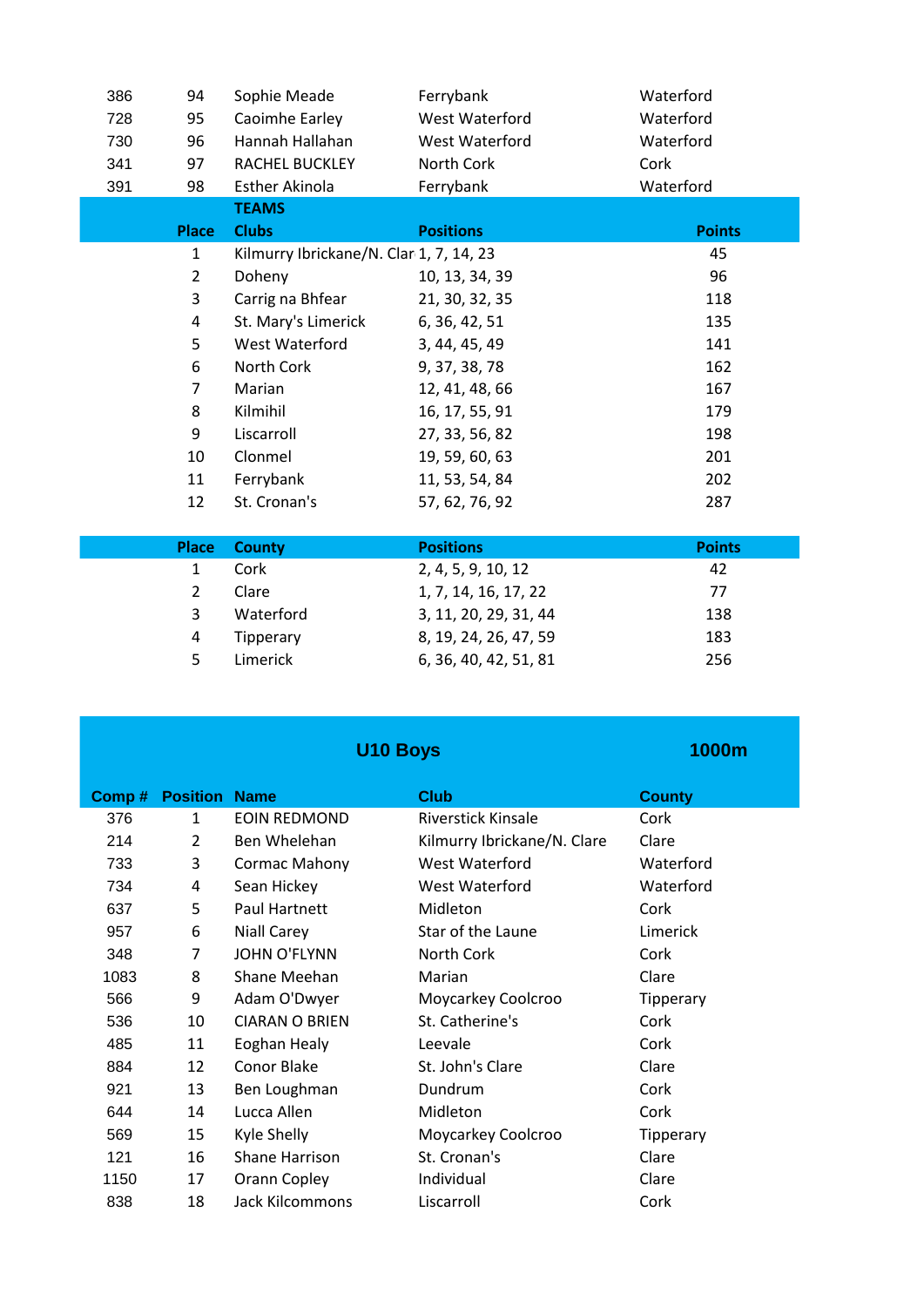| 537  | 19 | <b>KEVIN BARRY</b>      | St. Catherine's             | Cork             |
|------|----|-------------------------|-----------------------------|------------------|
| 375  | 20 | <b>MATTHEW HEALY</b>    | <b>Riverstick Kinsale</b>   | Cork             |
| 924  | 21 | David Carroll           | Dundrum                     | Tipperary        |
| 219  | 22 | Paul Keane              | Kilmurry Ibrickane/N. Clare | Clare            |
| 146  | 23 | <b>Peter Collins</b>    | Doheny                      | Cork             |
| 812  | 24 | Ciaran Lloyd            | Moyne                       | Tipperary        |
| 922  | 25 | Stephen Browne          | Dundrum                     | Tipperary        |
| 374  | 26 | <b>JACK WALSH</b>       | <b>Riverstick Kinsale</b>   | Cork             |
| 472  | 27 | Ethan Flynn             | Waterford A. C.             | Waterford        |
| 732  | 28 | Carthach Daly           | West Waterford              | Waterford        |
| 556  | 29 | <b>Ted Collins</b>      | Nenagh Olympic              | Tipperary        |
| 178  | 30 | Adam Daly               | <b>Thurles Crokes</b>       | Tipperary        |
| 1133 | 31 | Ciaran O'Sullivan       | Kenmare AC                  | Kerry            |
| 550  | 32 | Padraig Fitzgerald      | K.C.K.                      | Waterford        |
| 885  | 33 | Keith Crowley           | St. John's Clare            | Clare            |
| 486  | 34 | <b>Diarmuid Desmond</b> | Leevale                     | Cork             |
| 736  | 35 | Oisin O' Riordan        | West Waterford              | Waterford        |
| 695  | 36 | <b>Fintan Caulfield</b> | Tulla                       | Clare            |
| 837  | 37 | James Horgan            | Liscarroll                  | Cork             |
| 217  | 38 | Niall Hogan             | Kilmurry Ibrickane/N. Clare | Clare            |
| 549  | 39 | Seamas Fitzgerald       | K.C.K.                      | Waterford        |
| 738  | 40 | Alan Curran             | West Waterford              | Waterford        |
| 958  | 41 | Jack O Connor           | Star of the Laune           | Kerry            |
| 1198 | 42 | Aaron Renahan           | Dundrum                     | <b>Tipperary</b> |
| 965  | 43 | Stephan Cantwell        | Nenagh Olympic              | <b>Tipperary</b> |
| 963  | 44 | Aaron Morgan            | Nenagh Olympic              | Tipperary        |
| 735  | 45 | Darragh Pender          | West Waterford              | Waterford        |
| 1144 | 46 | Donal Daly              | Gneeveguilla                | Kerry            |
| 122  | 47 | John Conneally          | St. Cronan's                | Clare            |
| 836  | 48 | Jamie Carroll           | Liscarroll                  | Cork             |
| 302  | 49 | <b>Conor Moloney</b>    | St. Mary's Clare            | Clare            |
| 960  | 50 | Sean O Brien            | Star of the Laune           | Kerry            |
| 646  | 51 | Robert Dillon           | Midleton                    | Cork             |
| 484  | 52 | <b>Tommy Connolly</b>   | Leevale                     | Cork             |
| 961  | 53 | Ruari Murphy            | Star of the Laune           | Kerry            |
| 835  | 54 | Joe Ivory               | Liscarroll                  | Cork             |
| 487  | 55 | Riain brennan           | Leevale                     | Cork             |
| 301  | 56 | Conor Hassett           | St. Mary's Clare            | Clare            |
| 966  | 57 | Joseph O Donoghue       | Nenagh Olympic              | Tipperary        |
| 848  | 58 | Evan O' Keefe           | Youghal                     | Cork             |
| 373  | 59 | MICHAEL MURPHY          | <b>Riverstick Kinsale</b>   | Cork             |
| 1103 | 60 | Caolan McGrath          | An Ghaeltacht               | Waterford        |
| 551  | 61 | Aidan Behan             | K.C.K.                      | Waterford        |
| 218  | 62 | Diarmuid Fahy           | Kilmurry Ibrickane/N. Clare | Clare            |
| 607  | 63 | Finn Brady Halmschlag   | Emerald                     | Limerick         |
| 694  | 64 | Ferdia O Lionain        | Tulla                       | Clare            |
| 541  | 65 | <b>TOM HARTNETT</b>     | St. Catherine's             | Cork             |
| 216  | 66 | <b>Mikey Montgomery</b> | Kilmurry Ibrickane/N. Clare | Clare            |
| 1084 | 67 | <b>Hugh Connolly</b>    | Marian                      | Clare            |
| 638  | 68 | Luke Thompson           | Midleton                    | Cork             |
|      |    |                         |                             |                  |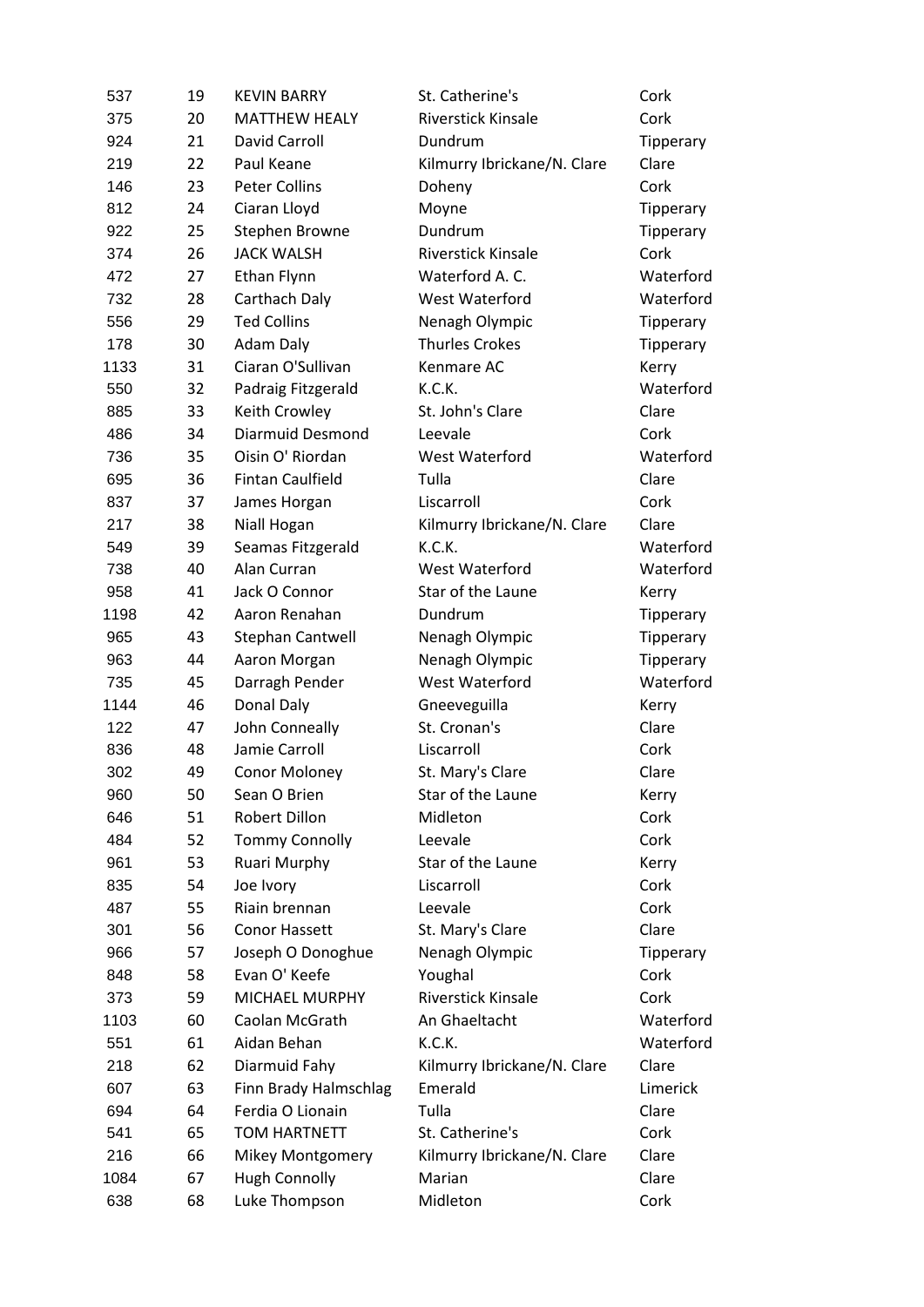| 539        | 69             | <b>GEAROID O BRIEN</b>                   | St. Catherine's             | Cork          |
|------------|----------------|------------------------------------------|-----------------------------|---------------|
|            |                |                                          |                             | Clare         |
| 1086       | 70             | Eanna McElroy                            | Marian                      |               |
| 567        | 71             | Cillian McDonagh                         | Moycarkey Coolcroo          | Tipperary     |
| 529        | 72             | <b>Tadhg McKenna</b>                     | Lios Tuathail               | Kerry         |
| 349        | 73             | <b>JACK O'NIELL</b>                      | North Cork                  | Cork          |
| 887        | 74             | Sean Marrinan                            | St. John's Clare            | Clare         |
| 889        | 75             | <b>Ronan Barrow</b>                      | St. John's Clare            | Clare         |
| 540        | 76             | <b>JAMES HAYES</b>                       | St. Catherine's             | Cork          |
| 886        | 77             | <b>Daniel Greene</b>                     | St. John's Clare            | Clare         |
| 888        | 78             | Tristan Lynch                            | St. John's Clare            | Clare         |
| 1182       | 79             | Andrew Alexander                         | Moycarkey Coolcroo          | Tipperary     |
| 737        | 80             | Mark Blackwell                           | West Waterford              | Waterford     |
| 1102       | 81             | Ryan McGrath                             | An Ghaeltacht               | Waterford     |
| 1205       | 82             | Luke Dunne                               | Moyne                       | Tipperary     |
| 215        | 83             | Rikki Mc Mahon                           | Kilmurry Ibrickane/N. Clare | Clare         |
| 397        | 84             | Sean Hayes                               | Ferrybank                   | Waterford     |
| 350        | 85             | <b>CONOR WALSH</b>                       | North Cork                  | Cork          |
| 643        | 86             | Ben Ryan                                 | Midleton                    | Cork          |
| 696        | 87             | Liam McInerney                           | Tulla                       | Clare         |
| 640        | 88             | <b>Bevan Forde</b>                       | Midleton                    | Cork          |
| 488        | 89             | Dara Brennan                             | Leevale                     | Cork          |
| 395        | 90             | Scott O'Sullivan                         | Ferrybank                   | Waterford     |
| 396<br>642 | 91             | Samuel Ogunleye                          | Ferrybank                   | Waterford     |
|            | 92             | David Ryan                               | Midleton                    | Cork          |
|            |                |                                          |                             |               |
| 399        | 93             | Ebosetale Ehimore                        | Ferrybank                   | Waterford     |
|            |                | <b>TEAMS</b>                             |                             |               |
|            | <b>Place</b>   | <b>Clubs</b>                             | <b>Positions</b>            | <b>Points</b> |
|            | $\mathbf{1}$   | West Waterford                           | 3, 4, 28, 35                | 70            |
|            | $\overline{2}$ | Dundrum                                  | 13, 21, 25, 42              | 101           |
|            | 3              | <b>Riverstick Kinsale</b>                | 1, 20, 26, 59               | 106           |
|            | 4              | Kilmurry Ibrickane/N. Clar 2, 22, 38, 62 |                             | 124           |
|            | 5              | Midleton                                 | 5, 14, 51, 68               | 138           |
|            | 6              | Star of the Laune                        | 6, 41, 50, 53               | 150           |
|            | 7              | Leevale                                  | 11, 34, 52, 55              | 152           |
|            | 8              | Liscarroll                               | 18, 37, 48, 54              | 157           |
|            | 9              | St. Catherine's                          | 10, 19, 65, 69              | 163           |
|            | 10             | Nenagh Olympic                           | 29, 43, 44, 57              | 173           |
|            | 11             | Moycarkey Coolcroo                       | 9, 15, 71, 79               | 174           |
|            | 12             | St. John's Clare                         | 12, 33, 74, 75              | 194           |
|            | 13             | Ferrybank                                | 84, 90, 91, 93              | 358           |
|            | <b>Place</b>   | <b>County</b>                            | <b>Positions</b>            | <b>Points</b> |
|            | 1              | Cork                                     | 1, 5, 7, 10, 11, 13         | 47            |
|            | $\overline{c}$ | Clare                                    | 2, 8, 12, 16, 17, 22        | 77            |
|            | 3              | Tipperary                                | 9, 15, 21, 24, 25, 29       | 123           |
|            | 4              | Waterford                                | 3, 4, 27, 28, 32, 35        | 129           |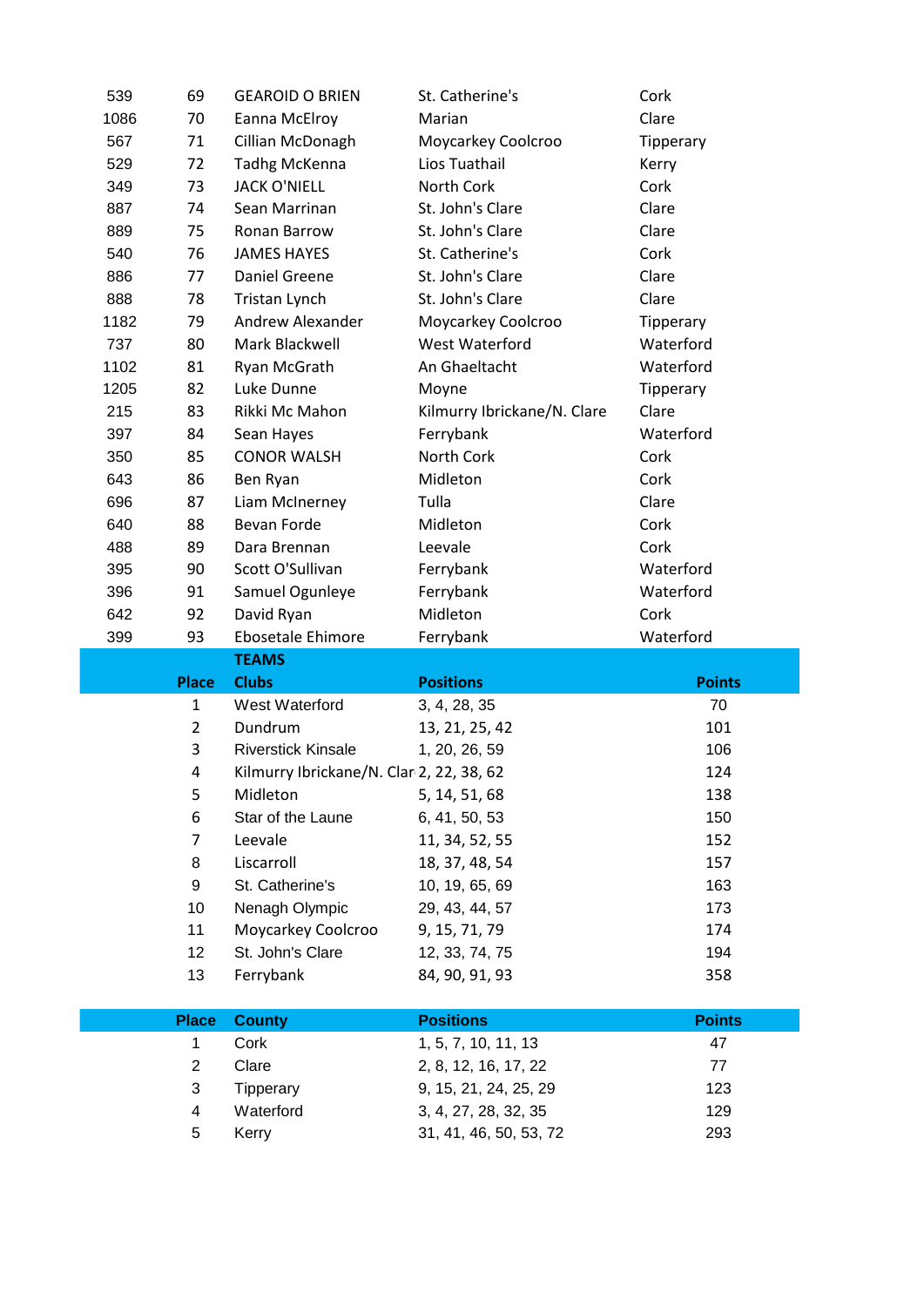### **U12 Girls**

|      | <b>Comp # Position Name</b> |                         | <b>Club</b>                 | <b>County</b> |
|------|-----------------------------|-------------------------|-----------------------------|---------------|
| 127  | $\mathbf{1}$                | Alex O'Neill            | St. Cronan's                | Clare         |
| 593  | $\overline{2}$              | Shona O' Brien          | Spa Muckross                | Kerry         |
| 492  | 3                           | Emma Bickerdyke         | Leevale                     | Cork          |
| 303  | 4                           | Emma McMahon            | St. Mary's Clare            | Clare         |
| 456  | 5                           | Susan O Neill           | Dooneen                     | Limerick      |
| 158  | 6                           | Emma Fagan              | Newport                     | Tipperary     |
| 473  | 7                           | Lyndsey McGuire         | Waterford A.C.              | Waterford     |
| 180  | 8                           | Anne Gavin              | <b>Thurles Crokes</b>       | Tipperary     |
| 891  | 9                           | Fidelma Marrinan        | St. John's Clare            | Clare         |
| 400  | 10                          | Mollie Hutchinson       | Ferrybank                   | Waterford     |
| 1006 | 11                          | Anna Carey              | Clonmel                     | Tipperary     |
| 542  | 12                          | <b>LAURA HAYES</b>      | St. Catherine's             | Cork          |
| 557  | 13                          | <b>Alannah Deering</b>  | Nenagh Olympic              | Tipperary     |
| 697  | 14                          | <b>Grace Maloney</b>    | Tulla                       | Clare         |
| 704  | 15                          | Laura Nicholson         | Bandon                      | Cork          |
| 1011 | 16                          | Muireann O Connell      | Clonmel                     | Tipperary     |
| 1088 | 17                          | Caoimhe Carmody         | Marian                      | Clare         |
| 647  | 18                          | <b>Tamzin Muldowney</b> | Midleton                    | Cork          |
| 993  | 19                          | Aideen Bohane           | Skibbereen                  | Cork          |
| 703  | 20                          | Moira Barrett           | Bandon                      | Cork          |
| 221  | 21                          | Aine Keane              | Kilmurry Ibrickane/N. Clare | Clare         |
| 701  | 22                          | Ciara McKeon            | Bandon                      | Cork          |
| 402  | 23                          | Aoife Casey             | Ferrybank                   | Waterford     |
| 223  | 24                          | Caoimhie Hogan          | Kilmurry Ibrickane/N. Clare | Clare         |
| 147  | 25                          | Caitlin O Donovan       | Doheny                      | Cork          |
| 128  | 26                          | <b>Emily Cahill</b>     | St. Cronan's                | Clare         |
| 552  | 27                          | Rena Behan              | K.C.K.                      | Waterford     |
| 222  | 28                          | <b>Emer Keane</b>       | Kilmurry Ibrickane/N. Clare | Clare         |
| 700  | 29                          | <b>Grainne Mulcahy</b>  | Bandon                      | Cork          |
| 305  | 30                          | Mairead Grogan          | St. Mary's Clare            | Clare         |
| 841  | 31                          | Vickie Cusack           | Liscarroll                  | Cork          |
| 813  | 32                          | <b>Roisin Daly</b>      | Moyne                       | Tipperary     |
| 609  | 33                          | Zara Bolger             | Emerald                     | Limerick      |
| 451  | 34                          | <b>Aisling Cassidy</b>  | Courcey's                   | Cork          |
| 1109 | 35                          | Aileen Veale            | An Ghaeltacht               | Waterford     |
| 702  | 36                          | Niamh Calnan            | Bandon                      | Cork          |
| 740  | 37                          | Emily O'Mahony          | West Waterford              | Waterford     |
| 652  | 38                          | Julianne Stack          | Midleton                    | Cork          |
| 493  | 39                          | Aoife Lordan            | Leevale                     | Cork          |
| 799  | 40                          | Kate Darcy              | <b>Grange Fermoy</b>        | Cork          |
| 318  | 41                          | Rachel Atkinson         | Carrig na Bhfear            | Cork          |
| 590  | 42                          | Caoimhe Duffy Niblock   | Individual                  | Waterford     |
| 1090 | 43                          | Clara Neylon            | Marian                      | Clare         |
| 897  | 44                          | Laura Greene            | St. John's Clare            | Clare         |
| 457  | 45                          | Marina Stephens         | Dooneen                     | Limerick      |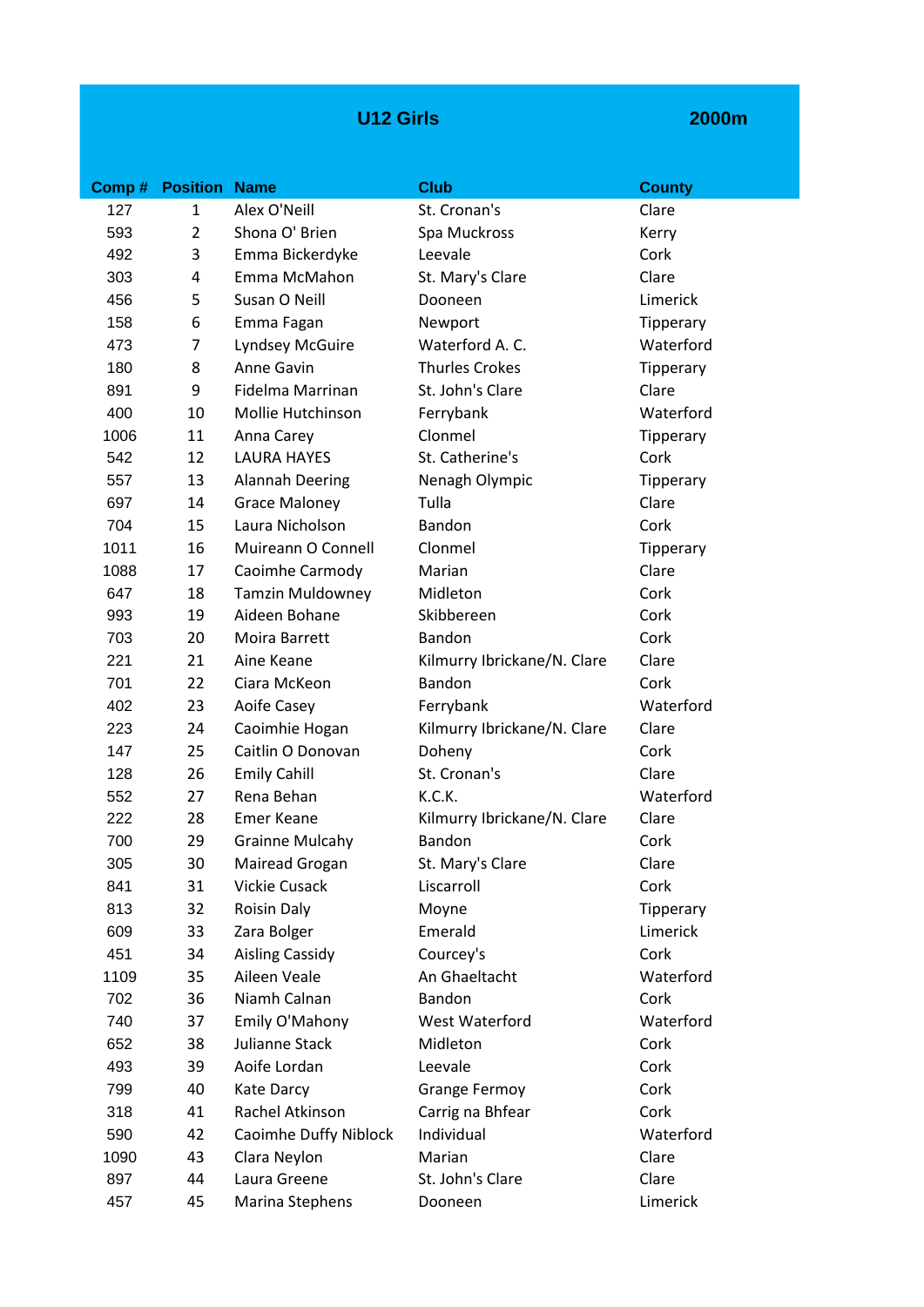| 699  | 46 | Ella Stack            | Bandon                      | Cork      |
|------|----|-----------------------|-----------------------------|-----------|
| 987  | 47 | Caitriona Callinan    | Kilmihil                    | Clare     |
| 159  | 48 | Thea Curtin           | Newport                     | Tipperary |
| 1007 | 49 | Ciara Parker          | Clonmel                     | Tipperary |
| 319  | 50 | Maebh Daly            | Carrig na Bhfear            | Cork      |
| 1009 | 51 | Moya Whelan           | Clonmel                     | Tipperary |
| 401  | 52 | Zoe Kiely             | Ferrybank                   | Waterford |
| 496  | 53 | Rebekah Oppermann     | Leevale                     | Cork      |
| 160  | 54 | Emma Flanagan         | Newport                     | Tipperary |
| 1089 | 55 | Ciara O'Brien         | Marian                      | Clare     |
| 543  | 56 | <b>SARA BARRY</b>     | St. Catherine's             | Cork      |
| 495  | 57 | Aoife Carberry        | Leevale                     | Cork      |
| 892  | 58 | Siobhan Brew          | St. John's Clare            | Clare     |
| 611  | 59 | Emma Doyle            | Emerald                     | Limerick  |
| 1092 | 60 | Chloe Neylon          | Marian                      | Clare     |
| 304  | 61 | Tara Kelly            | St. Mary's Clare            | Clare     |
| 202  | 62 | Ciara Hurley          | West Muskerry               | Cork      |
| 413  | 63 | <b>Emily Goff</b>     | Ferrybank                   | Waterford |
| 745  | 64 | Kristian Murphy       | West Waterford              | Waterford |
| 743  | 65 | Aoibhinn Connaughton  | West Waterford              | Waterford |
| 321  | 66 | Laura Sheehan         | Carrig na Bhfear            | Cork      |
| 1087 | 67 | <b>Emily Barry</b>    | Marian                      | Clare     |
| 1091 | 68 | <b>Rachel Cassidy</b> | Marian                      | Clare     |
| 744  | 69 | Eva French            | Individual                  | Waterford |
| 455  | 70 | Oran Curran           | Dooneen                     | Limerick  |
| 698  | 71 | Aoife Floyd           | Tulla                       | Clare     |
| 174  | 72 | Dian Nagle            | Spa Fenit Barrow            | Kerry     |
| 162  | 73 | Roisin Allen          | Newport                     | Tipperary |
| 849  | 74 | Rebecca O' Sullivan   | Youghal                     | Cork      |
| 130  | 75 | Megan White           | St. Cronan's                | Clare     |
| 296  | 76 | Cathy Ambrose         | St. Mary's Limerick         | Limerick  |
| 225  | 77 | Meg Brennan           | Kilmurry Ibrickane/N. Clare | Clare     |
| 608  | 78 | Katie Heelan          | Emerald                     | Limerick  |
| 1008 | 79 | Elma Casey            | Clonmel                     | Tipperary |
| 544  | 80 | <b>SALLY ENGLISH</b>  | St. Catherine's             | Cork      |
| 408  | 81 | Lucy Kirby            | Ferrybank                   | Waterford |
| 1209 | 82 | Katie Deasy           | Kilmurry Ibrickane/N. Clare | Clare     |
| 894  | 83 | Roisin Kelly          | St. John's Clare            | Clare     |
| 297  | 84 | Aisling Enright       | St. Mary's Limerick         | Limerick  |
| 161  | 85 | Niamh Cryan           | Newport                     | Tipperary |
| 320  | 86 | <b>Blaithnid Daly</b> | Carrig na Bhfear            | Cork      |
| 896  | 87 | Katie Greene          | St. John's Clare            | Clare     |
| 798  | 88 | Carmel Casey          | <b>Grange Fermoy</b>        | Cork      |
| 1134 | 89 | Kately Moriarty       | Kenmare AC                  | Kerry     |
| 739  | 90 | Ciara mc Kenna        | West Waterford              | Waterford |
| 650  | 91 | Roisín O'Sullivan     | Midleton                    | Cork      |
| 814  | 92 | Niamh Ryan            | Moyne                       | Tipperary |
| 410  | 93 | Hannah McGuire        | Ferrybank                   | Waterford |
| 895  | 94 | Sophie Corbett        | St. John's Clare            | Clare     |
| 299  | 95 | Kira Courtney         | St. Mary's Limerick         | Limerick  |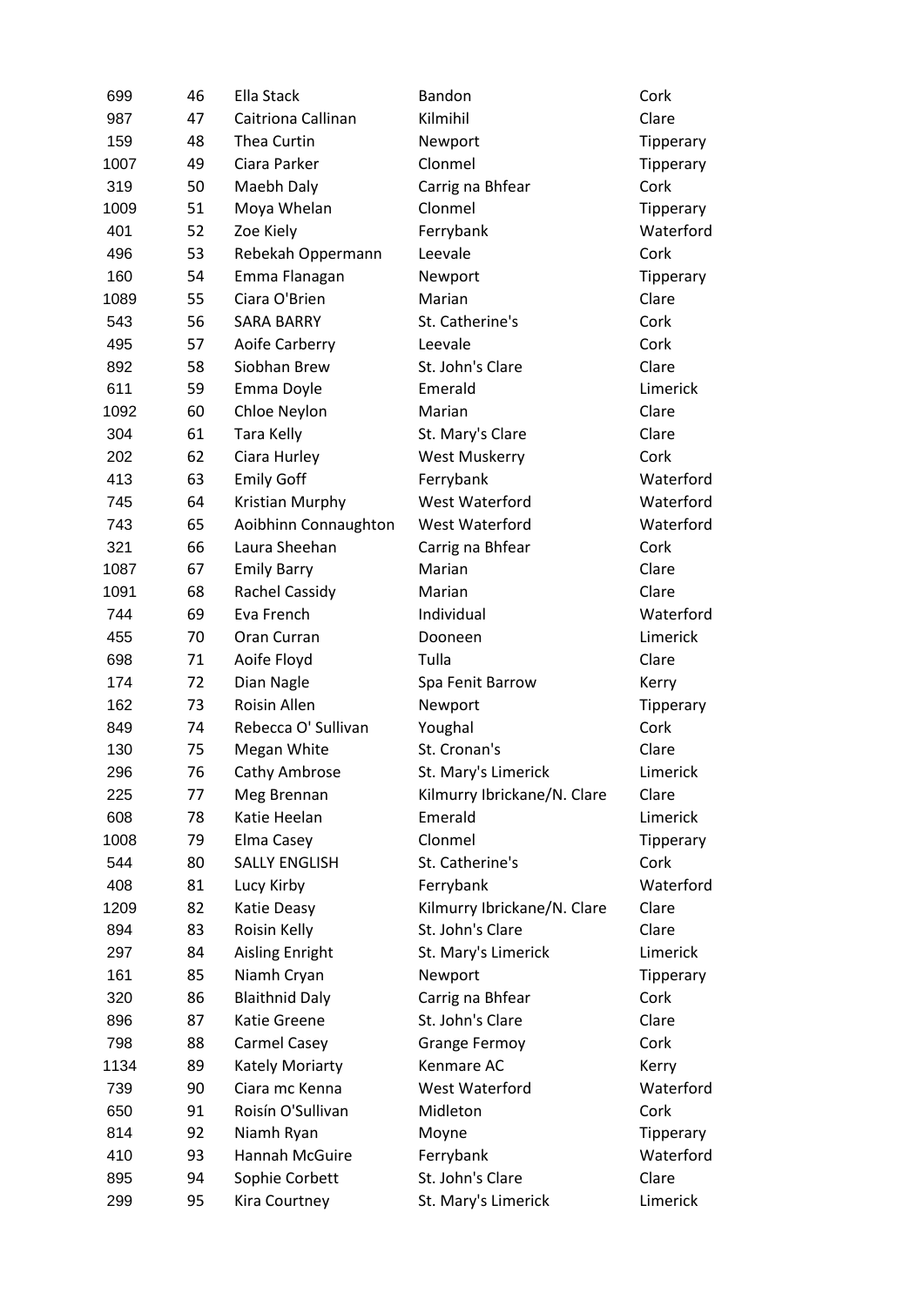| 224  | 96  | Laura Keane                      | Kilmurry Ibrickane/N. Clare | Clare     |
|------|-----|----------------------------------|-----------------------------|-----------|
| 855  | 97  | Karynn Collins                   | Youghal                     | Cork      |
| 742  | 98  | Judith Campbell                  | West Waterford              | Waterford |
| 851  | 99  | Sarah Williams                   | Youghal                     | Cork      |
| 226  | 100 | Ciara Malone                     | Kilmurry Ibrickane/N. Clare | Clare     |
| 854  | 101 | Aine O' Regan                    | Youghal                     | Cork      |
| 741  | 102 | Claudia Quarry                   | West Waterford              | Waterford |
| 403  | 103 | Lauren Kervick                   | Ferrybank                   | Waterford |
| 545  | 104 | <b>CAOIMHE HAYES</b>             | St. Catherine's             | Cork      |
| 306  | 105 | Brianna Byrne                    | St. Mary's Clare            | Clare     |
| 307  | 106 | Aoibhinn Malone                  | St. Mary's Clare            | Clare     |
| 351  | 107 | <b>AILISE MULLINS</b>            | North Cork                  | Cork      |
| 893  | 108 | <b>Roisin Brew</b>               | St. John's Clare            | Clare     |
| 815  | 109 | Muireann Lloyd                   | Moyne                       | Tipperary |
| 610  | 110 | Catriona Brady Halmschla Emerald |                             | Limerick  |
| 816  | 111 | Laura Daly                       | Moyne                       | Tipperary |
| 1210 | 112 | Chloe berquist                   | Dooneen                     | Limerick  |
| 409  | 113 | Clodagh McGuire                  | Ferrybank                   | Waterford |
| 817  | 114 | <b>Grace Moore</b>               | Moyne                       | Tipperary |
| 406  | 115 | Eilis Clooney                    | Ferrybank                   | Waterford |

|                | <b>TEAMS</b>                              |                       |               |
|----------------|-------------------------------------------|-----------------------|---------------|
| <b>Place</b>   | <b>Clubs</b>                              | <b>Positions</b>      | <b>Points</b> |
| $\mathbf{1}$   | Bandon                                    | 46, 15, 20, 22        | 103           |
| $\overline{2}$ | Clonmel                                   | 11, 16, 49, 51        | 127           |
| 3              | Ferrybank                                 | 10, 23, 52, 63        | 148           |
| 4              | Kilmurry Ibrickane/N. Clar 21, 24, 28, 77 |                       | 150           |
| 5              | Leevale                                   | 3, 39, 53, 57         | 152           |
| 6              | Marian                                    | 17, 43, 55, 60        | 175           |
| 7              | Newport                                   | 6, 48, 54, 73         | 181           |
| 8              | St. John's Clare                          | 9, 44, 58, 83         | 194           |
| 9              | St. Mary's Clare                          | 4, 30, 61, 105        | 200           |
| 10             | Dooneen                                   | 112, 5, 45, 70        | 232           |
| 11             | Carrig na Bhfear                          | 41, 50, 66, 86        | 243           |
| 12             | St. Catherine's                           | 12, 56, 80, 104       | 252           |
| 13             | West Waterford                            | 37, 64, 65, 90        | 256           |
| 14             | Emerald                                   | 33, 59, 78, 110       | 280           |
| 15             | Moyne                                     | 32, 92, 109, 111      | 344           |
| 16             | Youghal                                   | 74, 97, 99, 101       | 371           |
|                |                                           |                       |               |
| <b>Place</b>   | <b>County</b>                             | <b>Positions</b>      | <b>Points</b> |
| $\mathbf{1}$   | Clare                                     | 1, 4, 9, 14, 17, 21   | 66            |
| $\overline{2}$ | Tipperary                                 | 6, 8, 11, 13, 16, 32  | 86            |
| 3              | Cork                                      | 46, 3, 12, 15, 18, 19 | 113           |
| 4              | Waterford                                 | 7, 10, 23, 27, 35, 37 | 139           |

Limerick 112, 5, 33, 45, 59, 70 324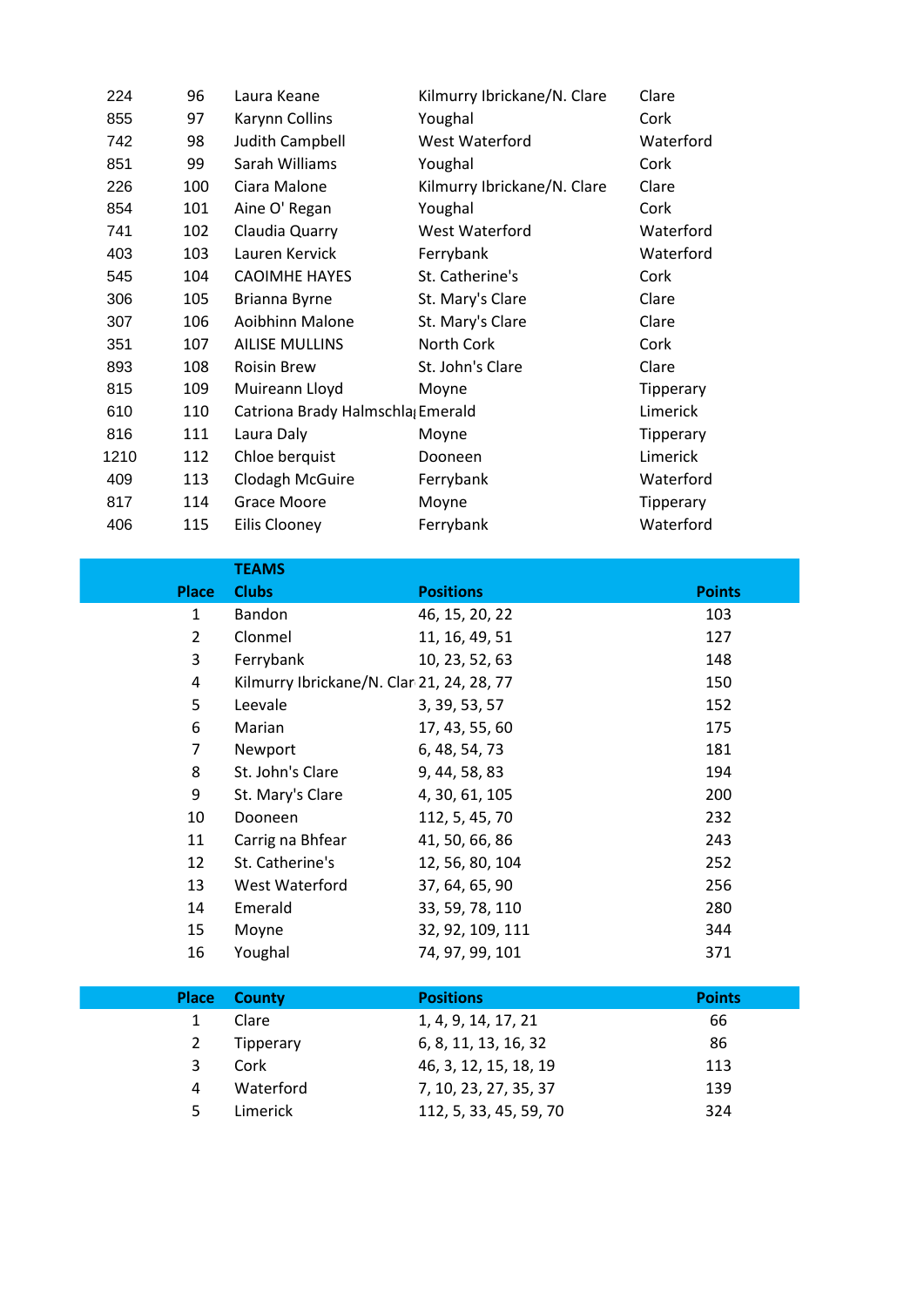## **U12 Boys**

| Comp# | <b>Position Name</b> |                           | <b>Club</b>                 | <b>County</b>    |
|-------|----------------------|---------------------------|-----------------------------|------------------|
| 133   | $\mathbf{1}$         | Aidan McCarthy            | St. Cronan's                | Clare            |
| 227   | $\overline{2}$       | Caoilfhionn O Dea         | Kilmurry Ibrickane/N. Clare | Clare            |
| 570   | 3                    | <b>Jack Fallon</b>        | Moycarkey Coolcroo          | Tipperary        |
| 444   | 4                    | <b>LIAM COTTER</b>        | Bantry                      | Cork             |
| 445   | 5                    | DARRAGH MC ELHINNEY       | Bantry                      | Cork             |
| 614   | 6                    | Finn Looney               | Emerald                     | Limerick         |
| 1107  | 7                    | Thomas Ahern              | An Ghaeltacht               | Waterford        |
| 204   | 8                    | Darragh Lowth             | St. Brendan's               | Kerry            |
| 377   | 9                    | ALAN O DONOVAN            | <b>Riverstick Kinsale</b>   | Cork             |
| 474   | 10                   | <b>Hugo Blair</b>         | Waterford A.C.              | Waterford        |
| 1101  | 11                   | Jason Heskin              | Templemore                  | Tipperary        |
| 899   | 12                   | <b>Thomas Clancy</b>      | St. John's Clare            | Clare            |
| 856   | 13                   | Killian Nolan             | Youghal                     | Cork             |
| 710   | 14                   | Conor Calnan              | Bandon                      | Cork             |
| 184   | 15                   | Patrick Stakelum          | <b>Thurles Crokes</b>       | <b>Tipperary</b> |
| 181   | 16                   | Kieran Moloney            | <b>Thurles Crokes</b>       | Tipperary        |
| 708   | 17                   | <b>Christain Buttimer</b> | Bandon                      | Cork             |
| 231   | 18                   | Zack Whelehan             | Kilmurry Ibrickane/N. Clare | Clare            |
| 594   | 19                   | Tristan O'Donoghue        | Spa Muckross                | Kerry            |
| 183   | 20                   | Eoin Purcell              | <b>Thurles Crokes</b>       | Tipperary        |
| 182   | 21                   | <b>Fred Crowley</b>       | <b>Thurles Crokes</b>       | Tipperary        |
| 64    | 22                   | James McGuire             | <b>Ennis Track</b>          | Clare            |
| 232   | 23                   | Cian Shannon              | Kilmurry Ibrickane/N. Clare | Clare            |
| 859   | 24                   | Jake McCarthy             | Youghal                     | Cork             |
| 308   | 25                   | <b>Kevin Hassett</b>      | St. Mary's Clare            | Clare            |
| 746   | 26                   | Cian O'Riordan            | West Waterford              | Waterford        |
| 655   | 27                   | Kieran Walsh              | Midleton                    | Cork             |
| 531   | 28                   | Martin Kehoe              | Carrick on Suir             | Tipperary        |
| 175   | 29                   | Liam O'Donnell            | Spa Fenit Barrow            | Kerry            |
| 414   | 30                   | Adam Power                | Ferrybank                   | Waterford        |
| 955   | 31                   | Shane Kett                | Bilboa                      | Limerick         |
| 919   | 32                   | David Morrison            | St. Nicholas                | Cork             |
| 186   | 33                   | Kevin Bracken             | <b>Thurles Crokes</b>       | Tipperary        |
| 954   | 34                   | Ronan Hanly               | Bilboa                      | Limerick         |
| 748   | 35                   | Patrick Walsh             | West Waterford              | Waterford        |
| 65    | 36                   | Sean Dolan                | <b>Ennis Track</b>          | Clare            |
| 709   | 37                   | Michael Laffan            | Bandon                      | Cork             |
| 1131  | 38                   | Eamon Breene              | Fergus                      | Clare            |
| 151   | 39                   | Conor O Neil              | Doheny                      | Cork             |
| 148   | 40                   | Cian O Neil               | Doheny                      | Cork             |
| 233   | 41                   | Conor Malone              | Kilmurry Ibrickane/N. Clare | Clare            |
| 185   | 42                   | Cian Stakelum             | <b>Thurles Crokes</b>       | Tipperary        |
| 532   | 43                   | John O'Dwyer              | Carrick on Suir             | Tipperary        |
| 747   | 44                   | Sean Ronayne              | West Waterford              | Waterford        |
| 575   | 45                   | <b>Rhys Shelly</b>        | Moycarkey Coolcroo          | Tipperary        |
| 749   | 46                   | Aidan O'Brien             | West Waterford              | Waterford        |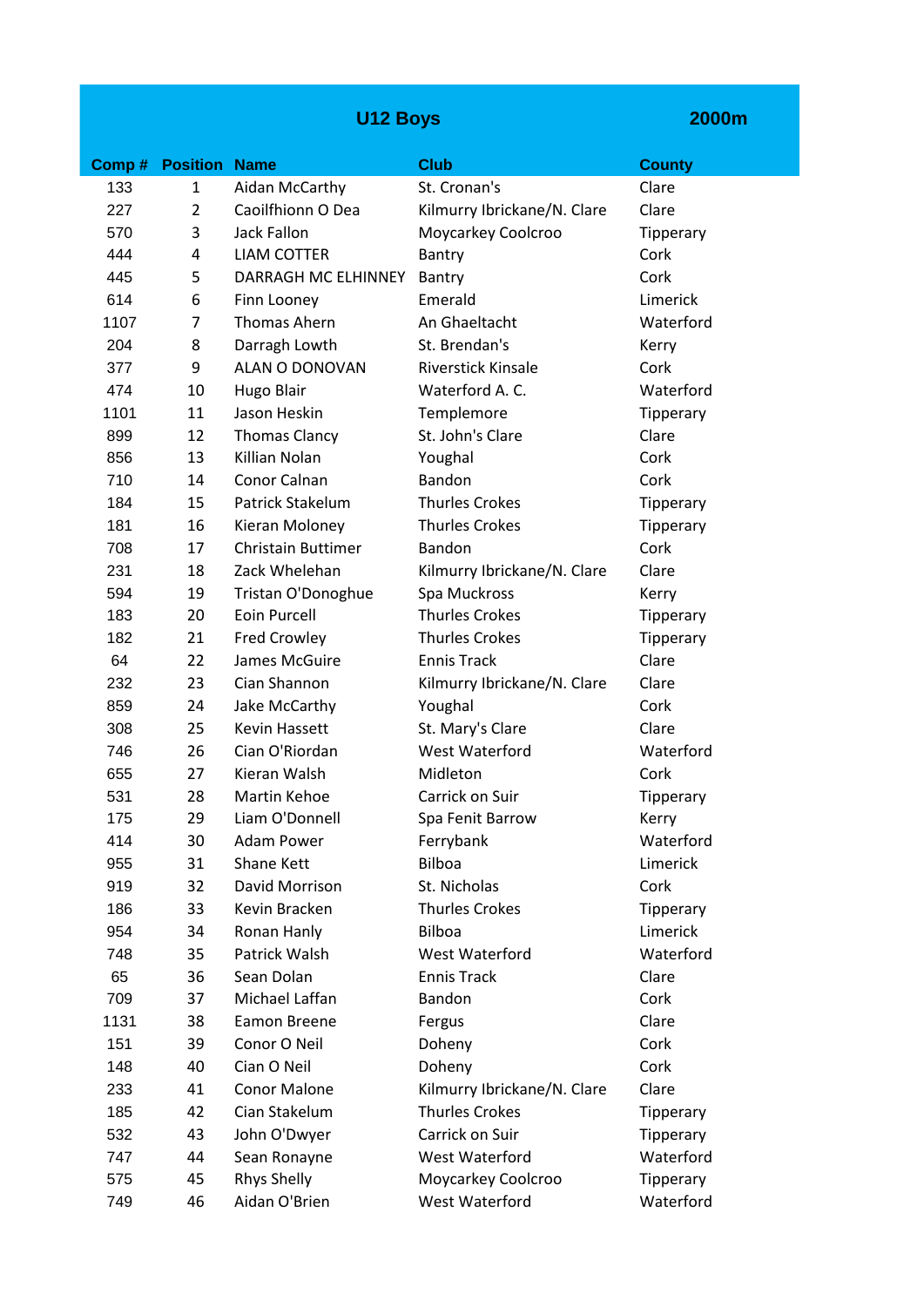| 234  | 47             | Oisin Looney                             | Kilmurry Ibrickane/N. Clare | Clare         |
|------|----------------|------------------------------------------|-----------------------------|---------------|
| 353  | 48             | MICHAEL O'FLYNN                          | North Cork                  | Cork          |
| 818  | 49             | Conor Bowe                               | Moyne                       | Tipperary     |
| 920  | 50             | <b>Richard Morrison</b>                  | St. Nicholas                | Cork          |
| 499  | 51             | Jason O'Mahoney                          | Leevale                     | Cork          |
| 984  | 52             | Ronan Donnellan                          | Kilmihil                    | Clare         |
| 572  | 53             | Sean Mockler                             | Moycarkey Coolcroo          | Tipperary     |
| 573  | 54             | Ben O'Dwyer                              | Moycarkey Coolcroo          | Tipperary     |
| 502  | 55             | Thomas White                             | Leevale                     | Cork          |
| 574  | 56             | <b>Oran Mulhall</b>                      | Moycarkey Coolcroo          | Tipperary     |
| 595  | 57             | <b>Gearoid McMahon</b>                   | Shannon                     | Clare         |
| 658  | 58             | John Forde                               | Midleton                    | Cork          |
| 857  | 59             | Matthew Cody                             | Youghal                     | Cork          |
| 228  | 60             | Euan Reidy                               | Kilmurry Ibrickane/N. Clare | Clare         |
| 150  | 61             | Seamus Crowley                           | Doheny                      | Cork          |
| 755  | 62             | Keelan Dee Carter                        | West Waterford              | Waterford     |
| 236  | 63             | John Murphy                              | Kilmurry Ibrickane/N. Clare | Clare         |
| 860  | 64             | Eoin O' Brien                            | Youghal                     | Cork          |
| 711  | 65             | Ciaran Roberts                           | Bandon                      | Cork          |
| 229  | 66             | <b>Garry Twomey</b>                      | Kilmurry Ibrickane/N. Clare | Clare         |
| 149  | 67             | Donnacha Collins                         | Doheny                      | Cork          |
| 753  | 68             | Shaun O'Mahony                           | West Waterford              | Waterford     |
| 653  | 69             | Cathal Morrissey                         | Midleton                    | Cork          |
| 754  | 70             | Conor Coleman                            | West Waterford              | Waterford     |
| 750  | 71             | Thomas Hoarty                            | West Waterford              | Waterford     |
| 983  | 72             | <b>Gearoid Lillis</b>                    | Kilmihil                    | Clare         |
| 235  | 73             | Killian O Malley                         | Kilmurry Ibrickane/N. Clare | Clare         |
| 1013 | 74             | <b>Conor Murphy</b>                      | Clonmel                     | Tipperary     |
| 309  | 75             | Luke Callinan                            | St. Mary's Clare            | Clare         |
| 820  | 76             | Niall Moore                              | Moyne                       | Tipperary     |
| 661  | 77             | Ciarán Kelleher                          | Midleton                    | Cork          |
| 706  | 78             | Naoise O'Fhaitheartargh                  | Bandon                      | Cork          |
| 821  | 79             | Luca Lacovara                            | Moyne                       | Tipperary     |
| 1012 | 80             | Shane Fitzgibbon                         | Clonmel                     | Tipperary     |
| 1157 | 80             | Padraig Fives                            | Midleton                    | Cork          |
| 418  | 82             | <b>Tomas Mooney</b>                      | Ferrybank                   | Waterford     |
| 707  | 83             | Cian Kingston                            | Bandon                      | Cork          |
| 500  | 84             | Mark Sampson                             | Leevale                     | Cork          |
| 498  | 85             | Shane Dwane                              | Leevale                     | Cork          |
| 354  | 86             | <b>RORY LENIHAN</b>                      | North Cork                  | Cork          |
| 613  | 87             | Jordan O'Sullivan                        | Emerald                     | Limerick      |
|      |                | <b>TEAMS</b>                             |                             |               |
|      | <b>Place</b>   | <b>Clubs</b>                             | <b>Positions</b>            | <b>Points</b> |
|      | $\mathbf{1}$   | <b>Thurles Crokes</b>                    | 15, 16, 20, 21              | 72            |
|      | $\overline{2}$ | Kilmurry Ibrickane/N. Clar 2, 18, 23, 41 |                             | 84            |
|      | 3              | Bandon                                   | 14, 17, 37, 65              | 133           |
|      | 4              | West Waterford                           | 26, 35, 44, 46              | 151           |
|      | 5              | Moycarkey Coolcroo                       | 3, 45, 53, 54               | 155           |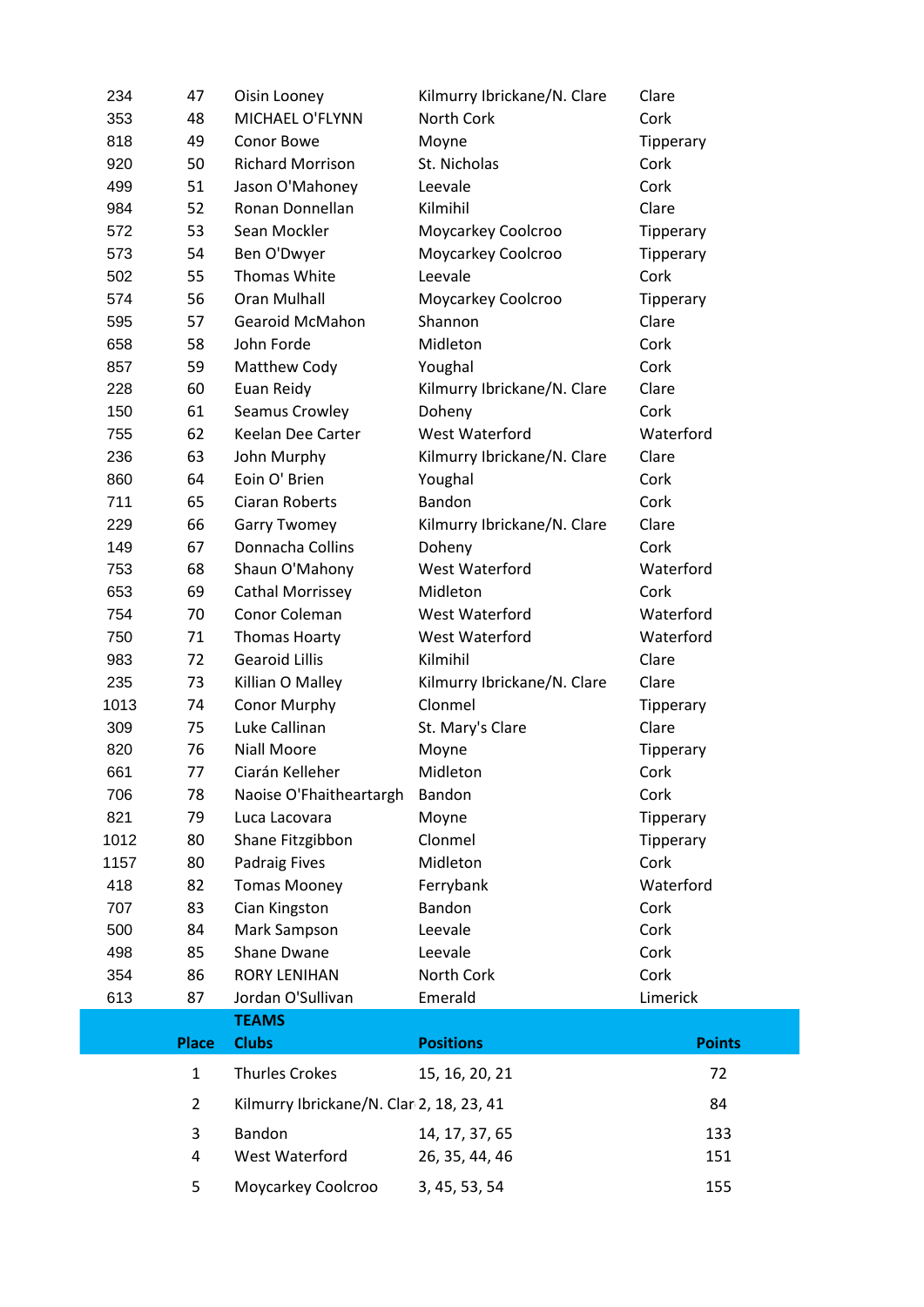| <b>Place</b> | <b>County</b> | <b>Positions</b> | <b>Points</b> |
|--------------|---------------|------------------|---------------|
| 9            | Leevale       | 51, 55, 84, 85   | 275           |
| 8            | Midleton      | 27, 58, 69, 77   | 231           |
| 7            | Doheny        | 39, 40, 61, 67   | 207           |
| 6            | Youghal       | 13, 24, 59, 64   | 160           |

|   | <b>Place County</b> | <b>Positions</b>      | <b>Points</b> |
|---|---------------------|-----------------------|---------------|
|   | Cork                | 4, 5, 9, 13, 14, 17   | 62            |
| 2 | Clare               | 1, 2, 12, 18, 22, 23  | 78            |
| 3 | Tipperary           | 3, 11, 15, 16, 20, 21 | 86            |
| 4 | Waterford           | 7, 10, 26, 30, 35, 44 | 152           |
|   |                     |                       |               |

**3000m**

#### **U14 Girls**

| Comp# | <b>Position Name</b> |                         | <b>Club</b>                 | <b>County</b> |
|-------|----------------------|-------------------------|-----------------------------|---------------|
| 762   | $\mathbf{1}$         | Aoife Hamilton          | West Waterford              | Waterford     |
| 904   | $\overline{2}$       | <b>Aisling Kelly</b>    | St. John's Clare            | Clare         |
| 862   | 3                    | Jennifer Hennessy       | Youghal                     | Cork          |
| 756   | 4                    | Emma Hallahan           | West Waterford              | Waterford     |
| 764   | 5                    | Sinead Flynn            | West Waterford              | Waterford     |
| 903   | 6                    | Caoimhe Harvey          | St. John's Clare            | Clare         |
| 758   | $\overline{7}$       | <b>Bronagh Condon</b>   | West Waterford              | Waterford     |
| 423   | 8                    | Niamh Casey             | Ferrybank                   | Waterford     |
| 712   | 9                    | Carina Crowley          | Bandon                      | Cork          |
| 926   | 10                   | Eimear Loughman         | Dundrum                     | Tipperary     |
| 714   | 11                   | <b>Fiona Everard</b>    | Bandon                      | Cork          |
| 424   | 12                   | Krista Meade            | Ferrybank                   | Waterford     |
| 763   | 14                   | Meg Ryan                | West Waterford              | Waterford     |
| 988   | 15                   | Sharon Egan             | Kilmihil                    | Clare         |
| 757   | 16                   | Caoimhe Dwyer           | West Waterford              | Waterford     |
| 716   | 17                   | Ingrid Burns            | Bandon                      | Cork          |
| 617   | 18                   | Grace Donovan           | Emerald                     | Limerick      |
| 164   | 20                   | <b>Elaine Yelverton</b> | Newport                     | Tipperary     |
| 905   | 21                   | <b>Tara Bradley</b>     | St. John's Clare            | Clare         |
| 355   | 22                   | <b>EIMEAR LENIHAN</b>   | North Cork                  | Cork          |
| 1093  | 23                   | Anna Courtney           | Marian                      | Clare         |
| 994   | 24                   | <b>Ellen McCarthy</b>   | Skibbereen                  | Cork          |
| 554   | 25                   | Hannah Power            | K.C.K.                      | Waterford     |
| 136   | 26                   | Kate Taylor             | St. Cronan's                | Clare         |
| 243   | 27                   | Sinead Hogan            | Kilmurry Ibrickane/N. Clare | Clare         |
| 765   | 28                   | Dairina Ni Sheanlaoich  | West Waterford              | Waterford     |
| 822   | 29                   | Emma Doyle              | Moyne                       | Tipperary     |
| 239   | 31                   | Elaine Shannon          | Kilmurry Ibrickane/N. Clare | Clare         |
| 663   | 32                   | Tara O'Keeffe           | Midleton                    | Cork          |
| 187   | 33                   | Karen Kennedy           | <b>Thurles Crokes</b>       | Tipperary     |
| 66    | 34                   | Mia Hanrahan            | <b>Ennis Track</b>          | Clare         |
| 237   | 35                   | Aine Rouine             | Kilmurry Ibrickane/N. Clare | Clare         |
| 357   | 36                   | <b>UNA O'CONNOR</b>     | North Cork                  | Cork          |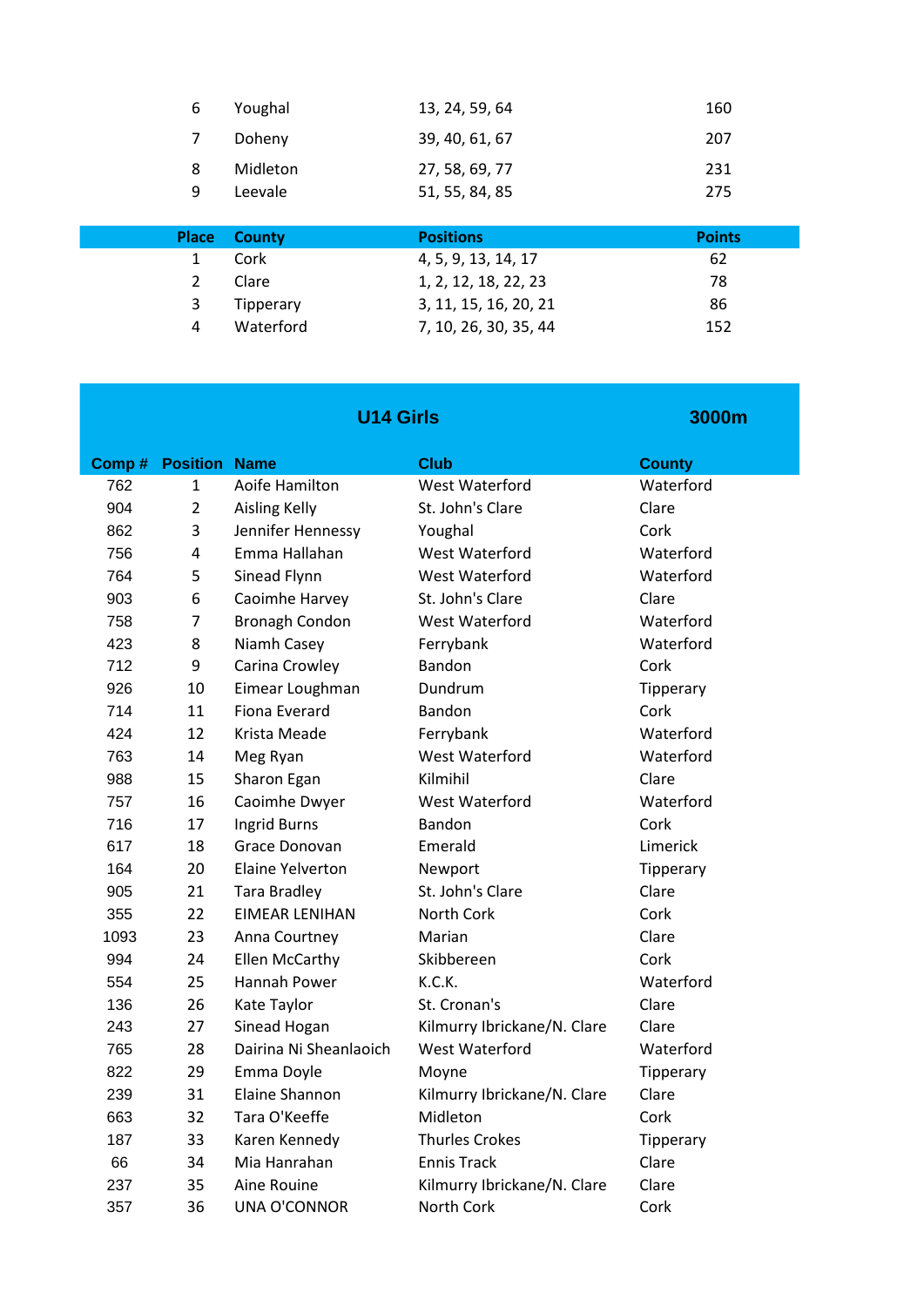| 666  | 37             | Nollaig O'Sullivan                        | Midleton                    | Cork          |
|------|----------------|-------------------------------------------|-----------------------------|---------------|
| 927  | 38             | Jean Kelly                                | Dundrum                     | Tipperary     |
| 176  | 39             | Katelyn McCarthy                          | Spa Fenit Barrow            | Kerry         |
| 356  | 40             | <b>SARAH PERROTT</b>                      | North Cork                  | Cork          |
| 425  | 41             | Katie Kirby                               | Ferrybank                   | Waterford     |
| 664  | 42             | Norah O'Brien                             | Midleton                    | Cork          |
| 662  | 43             | Jessica Strain                            | Midleton                    | Cork          |
| 901  | 44             | Cliodhna Blake                            | St. John's Clare            | Clare         |
| 190  | 46             | Sarah McKevitt                            | <b>Thurles Crokes</b>       | Tipperary     |
| 459  | 47             | Kila Curran                               | Dooneen                     | Limerick      |
| 759  | 48             | Rachel Wyley                              | West Waterford              | Waterford     |
| 426  | 49             | Kate McGuire                              | Ferrybank                   | Waterford     |
| 358  | 50             | <b>GRACE GALVIN</b>                       | North Cork                  | Cork          |
| 363  | 52             | <b>KATELYN HANLON</b>                     | Individual                  | Cork          |
| 359  | 53             | <b>HEIDI BUCKLEY</b>                      | North Cork                  | Cork          |
| 713  | 54             | Eva Stack                                 | Bandon                      | Cork          |
| 863  | 55             | Emily O' Keefe                            | Youghal                     | Cork          |
| 864  | 58             | <b>Tara Murphy</b>                        | Youghal                     | Cork          |
| 188  | 59             | Ciara Bracken                             | <b>Thurles Crokes</b>       | Tipperary     |
| 242  | 60             | Aoibhin Fahy                              | Kilmurry Ibrickane/N. Clare | Clare         |
| 1136 | 61             | Helena O'Sullivan                         | Kenmare AC                  | Kerry         |
| 760  | 61             | <b>Aisling Mullaney</b>                   | West Waterford              | Waterford     |
| 1172 | 62             | Katie Reidy                               | An Riocht                   | Kerry         |
| 1138 | 63             | Mikalea Mulcahy                           | Kenmare AC                  | Kerry         |
| 1213 | 64             | Rachel McGrath                            | shannon                     | Clare         |
| 865  | 64             | Jayne O' Sullivan                         | Youghal                     | Cork          |
| 361  | 65             | <b>CAITIE LENIHAN</b>                     | North Cork                  | Cork          |
| 1211 | 65             | Leah Farnan                               | Nenagh Olympic              | Tipperary     |
| 360  | 66             | <b>EMMA BUCKLEY</b>                       | North Cork                  | Cork          |
| 1151 | 66             | Gwyneth Blair                             | Waterford A. C.             | Waterford     |
| 1139 | 67             | Siobhan O'Sullivan                        | Kenmare AC                  | Kerry         |
| 1140 | 68             | Aicha Van Deale                           | Kenmare AC                  | Kerry         |
| 189  | 68             | Amber O'Dwyer                             | <b>Thurles Crokes</b>       | Tipperary     |
| 240  | 69             | Jane Murphy                               | Kilmurry Ibrickane/N. Clare | Clare         |
| 1137 | 69             | Mary Teresa Burns                         | Kenmare AC                  | Kerry         |
| 362  | 70             | <b>KATIE RIORDAN</b>                      | North Cork                  | Cork          |
| 1173 | 70             | Ellen Browne                              | An Riocht                   | Kerry         |
|      |                | <b>TEAMS</b>                              |                             |               |
|      | <b>Place</b>   | <b>Clubs</b>                              | <b>Positions</b>            | <b>Points</b> |
|      | $\mathbf{1}$   | West Waterford                            | 1, 4, 5, 7                  | 17            |
|      | $\overline{2}$ | St. John's Clare                          | 2, 6, 21, 44                | 73            |
|      | 3              | Bandon                                    | 9, 11, 17, 54               | 91            |
|      | 4              | Ferrybank                                 | 8, 12, 41, 49               | 110           |
|      | 5              | North Cork                                | 22, 36, 40, 50              | 148           |
|      | 6              | Kilmurry Ibrickane/N. Clar 27, 31, 35, 60 |                             | 153           |
|      | 7              | Midleton                                  | 32, 37, 42, 43              | 154           |
|      | 8              | Youghal                                   | 3, 55, 58, 64               | 180           |
|      | 9              | <b>Thurles Crokes</b>                     | 33, 46, 59, 68              | 206           |
|      | 10             | Kenmare AC                                | 61, 63, 67, 68              | 259           |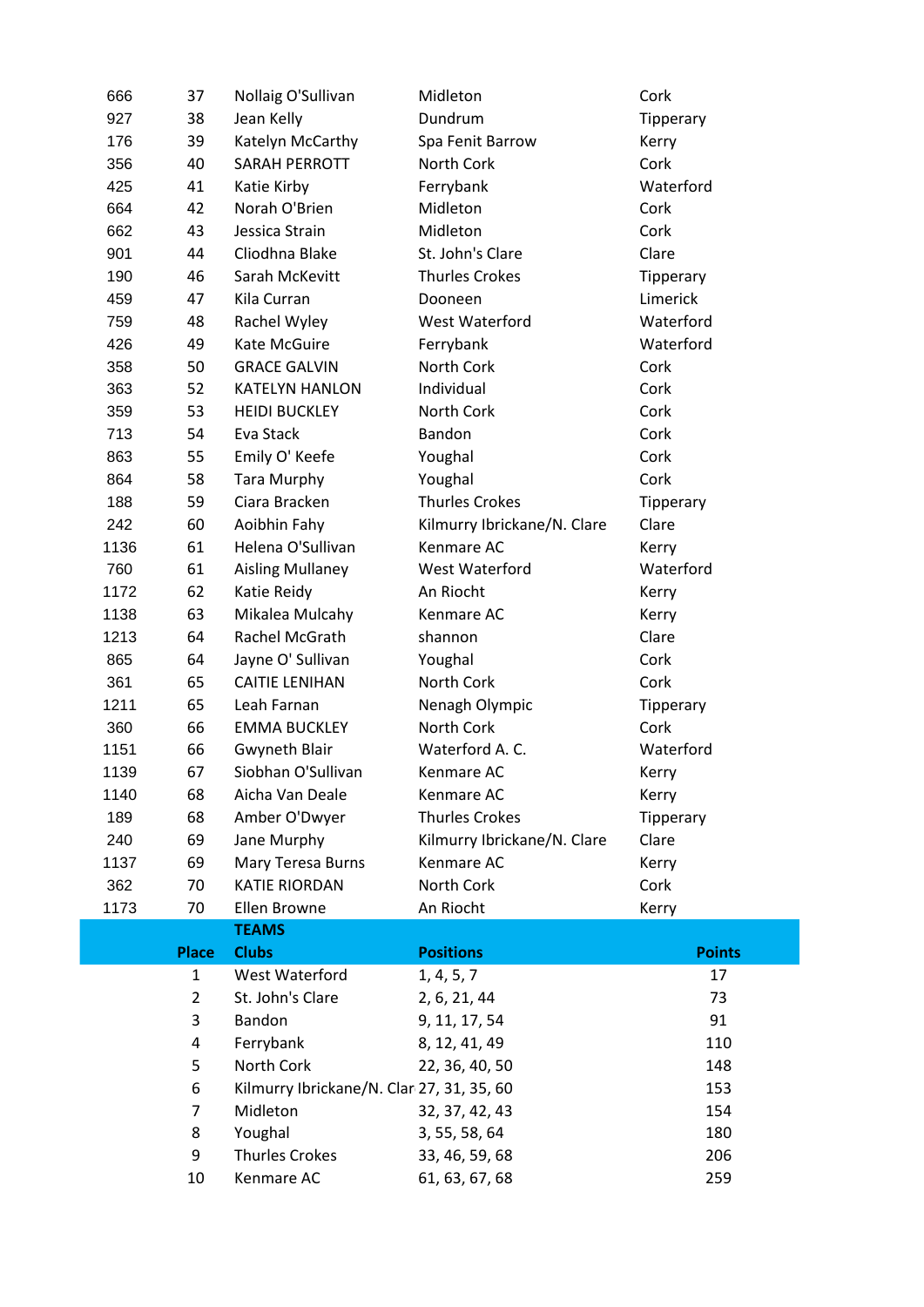|   | <b>Place County</b> | <b>Positions</b>       | <b>Points</b> |
|---|---------------------|------------------------|---------------|
|   | Waterford           | 1, 4, 5, 7, 8, 12      | 37            |
|   | Cork                | 3, 9, 11, 17, 22, 24   | 86            |
| 3 | Clare               | 2, 6, 15, 21, 23, 26   | 93            |
| 4 | Tipperary           | 10, 20, 29, 33, 38, 46 | 176           |
| 5 | Kerry               | 39, 61, 62, 63, 67, 68 | 360           |

| <b>U14 Boys</b> |                      |                                         | 3000m                       |                  |
|-----------------|----------------------|-----------------------------------------|-----------------------------|------------------|
| Comp#           | <b>Position Name</b> |                                         | <b>Club</b>                 | <b>County</b>    |
| 866             | 1                    | <b>Fearghal Curtin</b>                  | Youghal                     | Cork             |
| 70              | $\overline{2}$       | <b>Paul Martin</b>                      | <b>Ennis Track</b>          | Clare            |
| 247             | 3                    | Eoin Looney                             | Kilmurry Ibrickane/N. Clare | Clare            |
| 461             | 4                    | Suffian Mussafar                        | Dooneen                     | Limerick         |
| 278             | 5                    | Michael O Leary                         | Iveragh                     | Kerry            |
| 248             | 6                    | Patrick O Rourke                        | Kilmurry Ibrickane/N. Clare | Clare            |
| 766             | 7                    | <b>Michael Power</b>                    | <b>West Waterford</b>       | Waterford        |
| 311             | 8                    | Mark Fennel                             | St. Mary's Clare            | Clare            |
| 152             | 9                    | Cathal Mc Carthy                        | Doheny                      | Cork             |
| 962             | 10                   | Fiachra Clifford                        | Star of the Laune           | Kerry            |
| 280             | 11                   | Cathal O Donovan                        | Iveragh                     | Kerry            |
| 67              | 12                   | Jamie Roche                             | <b>Ennis Track</b>          | Clare            |
| 767             | 13                   | Liam Reilly                             | West Waterford              | Waterford        |
| 191             | 14                   | <b>Michael Purcell</b>                  | <b>Thurles Crokes</b>       | <b>Tipperary</b> |
| 279             | 15                   | Niall O Shea                            | Iveragh                     | Kerry            |
| 1099            | 16                   | Luke Herke                              | Templemore                  | Tipperary        |
| 558             | 17                   | Richard O Donoghue                      | Nenagh Olympic              | Tipperary        |
| 433             | 18                   | <b>Tadhg Brennan</b>                    | Ferrybank                   | Waterford        |
| 177             | 19                   | <b>Cillian Tierney</b>                  | Spa Fenit Barrow            | Kerry            |
| 428             | 20                   | Conor Kilgannon                         | Ferrybank                   | Waterford        |
| 4               | 21                   | David Smith                             | Togher                      | Cork             |
| $\overline{2}$  | 22                   | Ruairi Casey                            | Togher                      | Cork             |
| 768             | 23                   | Eoin O'Brien                            | <b>West Waterford</b>       | Waterford        |
| 676             | 24                   | Liam Stack                              | Midleton                    | Cork             |
| 3               | 25                   | Daniel Burke                            | Togher                      | Cork             |
| 504             | 26                   | <b>Matthew Murnane</b>                  | Leevale                     | Cork             |
| 505             | 27                   | Barry Shanahan                          | Leevale                     | Cork             |
| 2000            |                      | ERROR: No Entry details for Number 2000 |                             |                  |
| 596             | 29                   | <b>Matthew Keating</b>                  | Shannon                     | Clare            |
| 460             | 30                   | Stephen O Dea                           | Dooneen                     | Limerick         |
| 508             | 31                   | <b>Timmie Hennessy</b>                  | Leevale                     | Cork             |
| 71              | 32                   | Stephen Maher                           | <b>Ennis Track</b>          | Clare            |
| 667             | 33                   | Caolan O'Brien                          | Midleton                    | Cork             |
| 669             | 34                   | Andrew Ryan                             | Midleton                    | Cork             |
| 68              | 35                   | <b>Cathal Darcy</b>                     | <b>Ennis Track</b>          | Clare            |
| 475             | 36                   | Conor Quinn                             | Waterford A. C.             | Waterford        |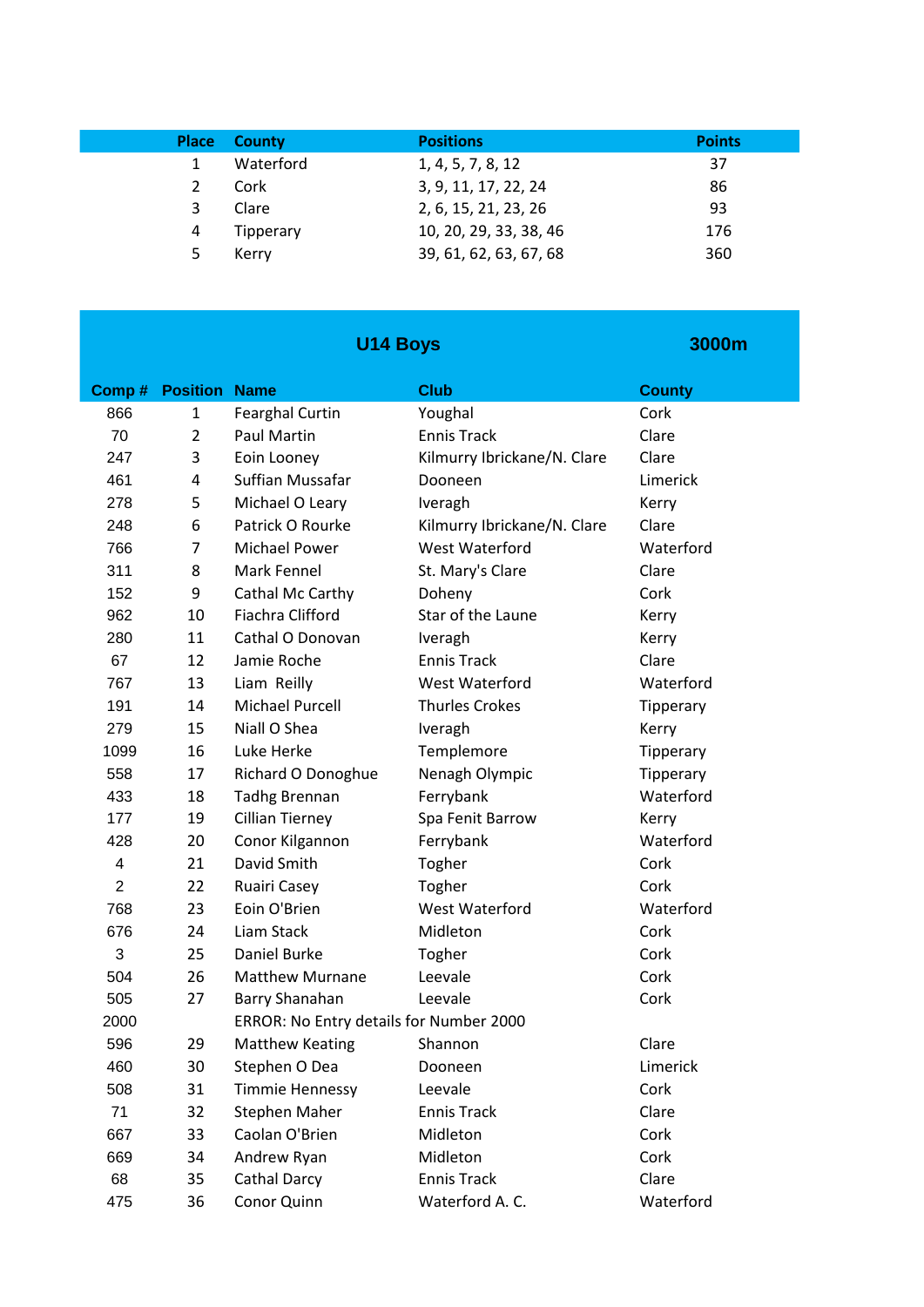|                | 3              | West Waterford        | 7, 13, 23, 42               | 85            |
|----------------|----------------|-----------------------|-----------------------------|---------------|
|                | $\overline{2}$ | <b>Ennis Track</b>    | 2, 12, 32, 35               | 81            |
|                | $\mathbf{1}$   | Iveragh               | 5, 11, 15, 40               | 71            |
|                | <b>Place</b>   | <b>Clubs</b>          | <b>Positions</b>            | <b>Points</b> |
|                |                | <b>TEAMS</b>          |                             |               |
| 12             | 81             | David O Donoghue      | Togher                      | Cork          |
| 6              | 80             | Sean Lydon            | Togher                      | Cork          |
| 18             | 79             | Peter Jackson         | Togher                      | Cork          |
| $\overline{7}$ | 78             | David Lyne            | Togher                      | Cork          |
| 9              | 77             | Dylan Kelly           | Togher                      | Cork          |
| 13             | 76             | Evan Long             | Togher                      | Cork          |
| 72             | 75             | Lee Canty             | <b>Ennis Track</b>          | Clare         |
| 14             | 74             | Daniel Hurley         | Togher                      | Cork          |
| 29             | 73             | Daniel Tyner          | Togher                      | Cork          |
| 419            | 72             | Jordan Halpin         | Ferrybank                   | Waterford     |
| 23             | 71             | Alex Tchebotarevski   | Togher                      | Cork          |
| 20             | 70             | Luke Griffin          | Togher                      | Cork          |
| 478            | 69             | Aaron Robinson        | Waterford A. C.             | Waterford     |
| 509            | 68             | Dara Langford         | Leevale                     | Cork          |
| 5              | 67             | <b>Brian Lyons</b>    | Togher                      | Cork          |
| 19             | 66             | Shane Madden          | Togher                      | Cork          |
| 1014           | 65             | Alan Boland           | Clonmel                     | Tipperary     |
| 868            | 64             | Patrick Carey         | Youghal                     | Cork          |
| 364            | 63             | <b>SEAN SLATTERY</b>  | North Cork                  | Cork          |
| 281            | 62             | Stephen O Connor      | Iveragh                     | Kerry         |
| 825            | 61             | Jack Moore            | Moyne                       | Tipperary     |
| 771            | 60             | Eoin Ryan             | West Waterford              | Waterford     |
| 11             | 59             | Daniel Barry          | Togher                      | Cork          |
| 17             | 58             | Ryan O Herlihy        | Togher                      | Cork          |
| 244            | 57             | Patrick Haren         | Kilmurry Ibrickane/N. Clare | Clare         |
| 246            | 56             | Conor Murphy          | Kilmurry Ibrickane/N. Clare | Clare         |
| 8              | 55             | Ethan Bevan           | Togher                      | Cork          |
| 1174           | 54             | Joseph Brosnan        | An Riocht                   | Kerry         |
| 1163           | 53             | Colin O'keeffe        | Gneeveguilla                | Kerry         |
| 476            | 52             | Ethan Robinson        | Waterford A.C.              | Waterford     |
| 597            | 51             | Alan McGrath          | Shannon                     | Clare         |
| 507            | 50             | Cillian Desmond       | Leevale                     | Cork          |
| 249            | 49             | Eanna O Donnacha      | Kilmurry Ibrickane/N. Clare | Clare         |
| 16             | 48             | <b>Michael Scully</b> | Togher                      | Cork          |
| 1100           | 47             | Robert Kennedy        | Templemore                  | Tipperary     |
| 153            | 46             | Padraig O Mahony      | Doheny                      | Cork          |
| 877            | 45             | Conor O'Leary         | Fergus                      | Clare         |
| 677            | 44             | Ciarán Newlands       | Midleton                    | Cork          |
| 69             | 43             | Cathal O Brien        | <b>Ennis Track</b>          | Clare         |
| 769            | 42             | Aidan Mc Kenna        | West Waterford              | Waterford     |
| 245            | 41             | Sean Rouine           | Kilmurry Ibrickane/N. Clare | Clare         |
| 282            | 40             | Ciaráin Clifford      | Iveragh                     | Kerry         |
| 618            | 39             | Andrew Kennedy        | Emerald                     | Limerick      |
| 668            | 38             | <b>Andrew Nestor</b>  | Midleton                    | Cork          |
| 477            | 37             | Jamie McCarthy        | Waterford A. C.             | Waterford     |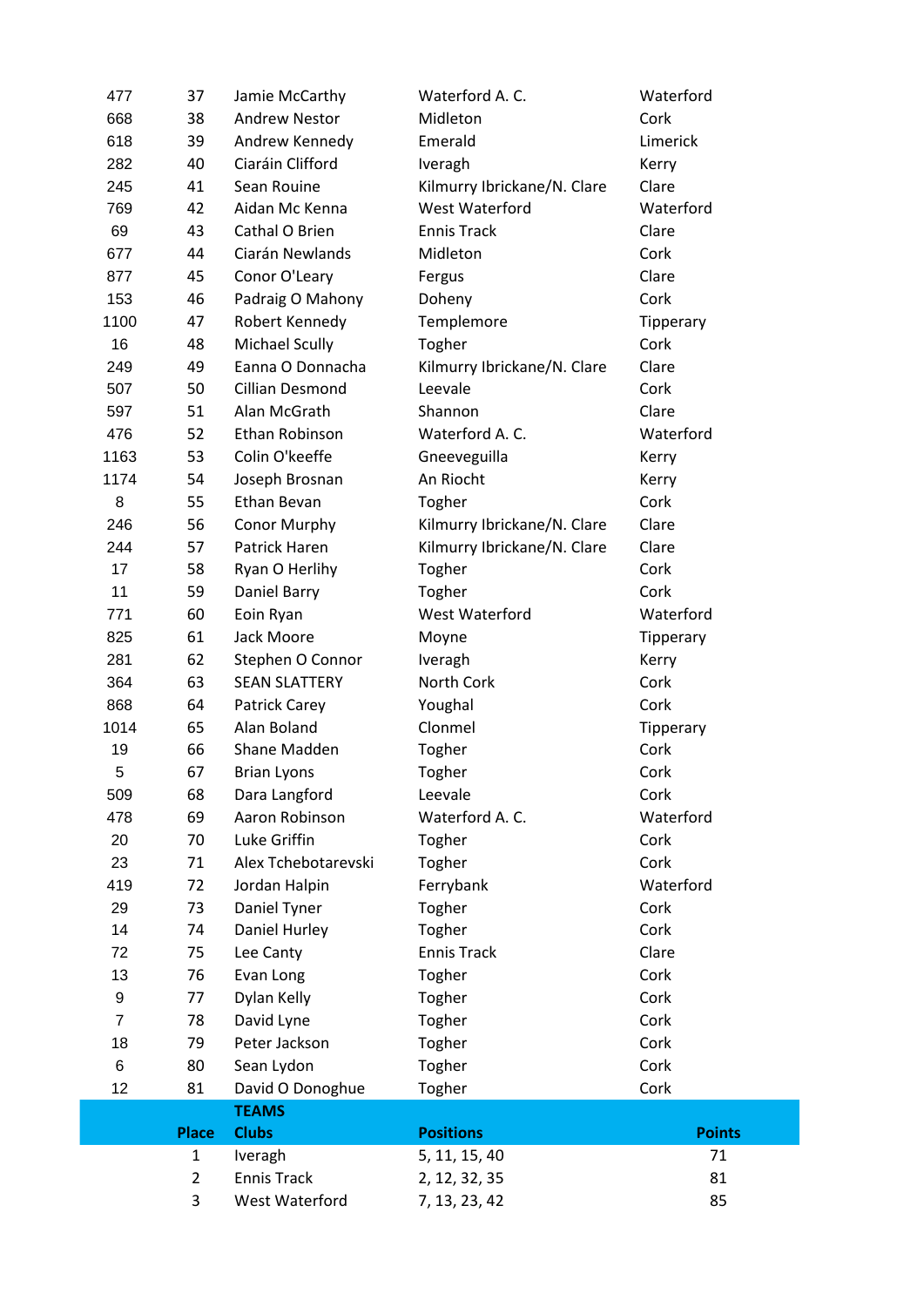| 4 | Kilmurry Ibrickane/N. Clar 3, 6, 41, 49 |                | 99  |
|---|-----------------------------------------|----------------|-----|
| 5 | Togher                                  | 21, 22, 25, 48 | 116 |
| 6 | Midleton                                | 24, 33, 34, 38 | 129 |
|   | Leevale                                 | 26, 27, 31, 50 | 134 |
| 8 | Waterford A. C.                         | 36, 37, 52, 69 | 194 |

| <b>Place</b> | <b>County</b> | <b>Positions</b>       | <b>Points</b> |
|--------------|---------------|------------------------|---------------|
|              | Clare         | 2, 3, 6, 8, 12, 29     | 60            |
|              | Kerry         | 5, 10, 11, 15, 19, 40  | 100           |
| 3            | Cork          | 1, 9, 21, 22, 24, 25   | 102           |
| 4            | Waterford     | 7, 13, 18, 20, 23, 36  | 117           |
| 5            | Tipperary     | 14, 16, 17, 47, 61, 65 | 220           |

### **U16 Girls**

| Comp# | <b>Position</b> | <b>Name</b>            | Club                        | <b>County</b> |
|-------|-----------------|------------------------|-----------------------------|---------------|
| 434   | $\mathbf{1}$    | <b>Aisling Quinn</b>   | Ferrybank                   | Waterford     |
| 446   | $\overline{2}$  | <b>NIAMH COTTER</b>    | Bantry                      | Cork          |
| 515   | 3               | Louise Shanahan        | Leevale                     | Cork          |
| 826   | $\overline{4}$  | <b>Ciara Cummins</b>   | Moyne                       | Tipperary     |
| 1016  | 5               | Orlaith Moynihan       | Clonmel                     | Tipperary     |
| 717   | 6               | <b>Aisling Everard</b> | Bandon                      | Cork          |
| 435   | 7               | Orla Queally           | Ferrybank                   | Waterford     |
| 678   | 8               | Cara O'Brien           | Midleton                    | Cork          |
| 462   | 9               | <b>Brigitta Murphy</b> | Dooneen                     | Limerick      |
| 155   | 10              | Ciara Crowley          | Doheny                      | Cork          |
| 772   | 11              | Cliona Ryan            | West Waterford              | Waterford     |
| 322   | 12              | Maeve Ahern            | Carrig na Bhfear            | Cork          |
| 773   | 13              | Sarah Wyley            | West Waterford              | Waterford     |
| 598   | 14              | Shannon O'Grady        | Shannon                     | Clare         |
| 1015  | 15              | Megan O Brien          | Clonmel                     | Tipperary     |
| 906   | 16              | <b>Nollaig Blake</b>   | St. John's Clare            | Clare         |
| 516   | 17              | Kate Crowley           | Leevale                     | Cork          |
| 1017  | 18              | Laura Tobin            | Clonmel                     | Tipperary     |
| 1095  | 19              | Muireann O'Shea        | Marian                      | Clare         |
| 154   | 20              | Mellissa Duggan        | Doheny                      | Cork          |
| 1176  | 21              | Amy Reidy              | An Riocht                   | Kerry         |
| 530   | 22              | Vanessa Dineen         | Lios Tuathail               | Kerry         |
| 250   | 23              | Siobhan Nestor         | Kilmurry Ibrickane/N. Clare | Clare         |
| 514   | 24              | Aisling Hanrahan       | Leevale                     | Cork          |
| 78    | 25              | Laura Power            | <b>Ennis Track</b>          | Clare         |
| 774   | 26              | Kate Hamilton          | West Waterford              | Waterford     |
| 908   | 27              | Rachel Clancy          | St. John's Clare            | Clare         |
| 74    | 28              | <b>Grainne Cremins</b> | <b>Ennis Track</b>          | Clare         |
| 869   | 29              | Sarah O' Sullivan      | Youghal                     | Cork          |
| 842   | 30              | Emma Sherlock          | Liscarroll                  | Cork          |
| 73    | 31              | Aimee Hayes            | <b>Ennis Track</b>          | Clare         |
| 909   | 32              | Rose Marrinan          | St. John's Clare            | Clare         |
| 989   | 33              | Aine Looney            | Kilmihil                    | Clare         |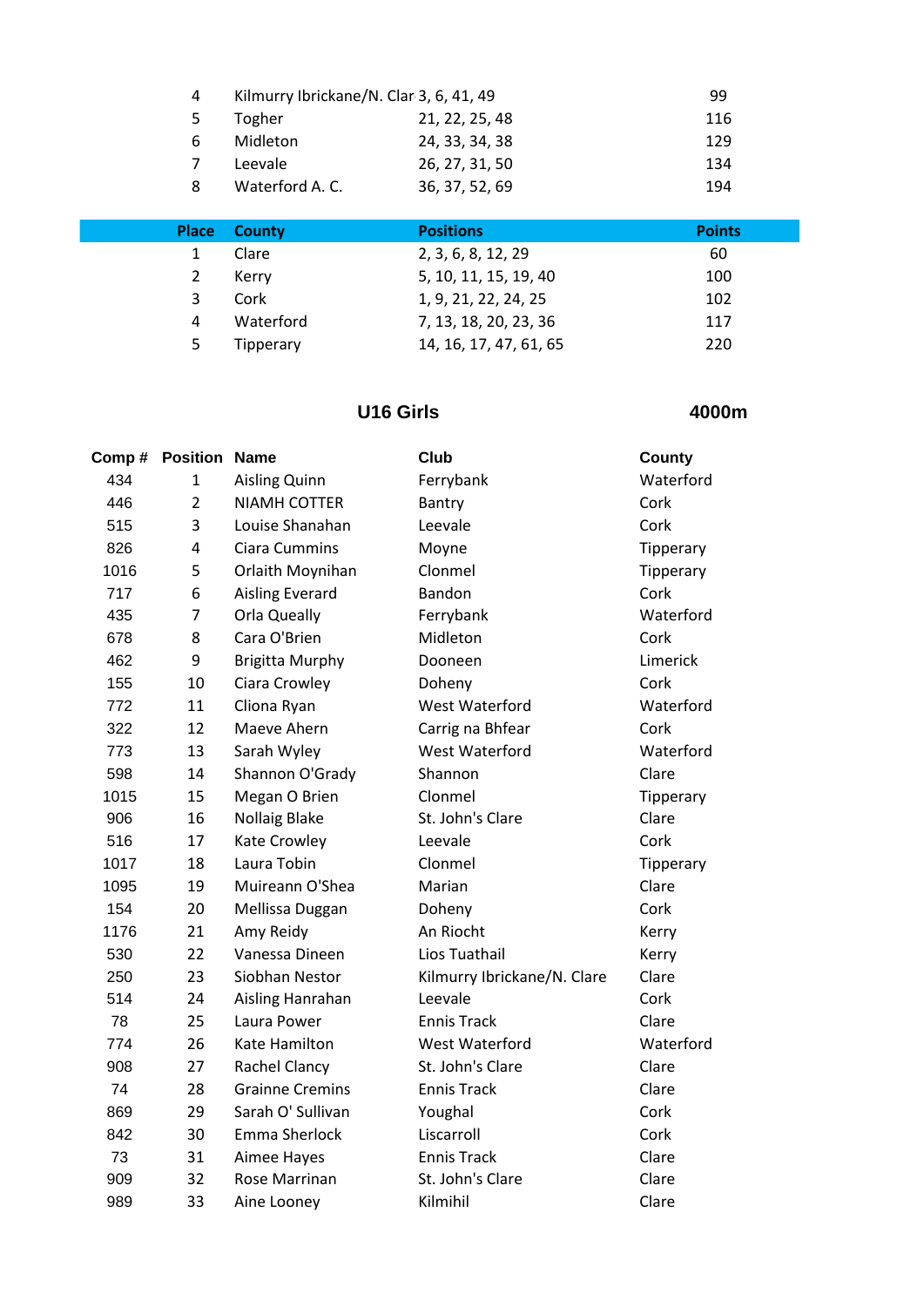|  | 512 | 34             | Sophie Collins          | Leevale            | Cork          |
|--|-----|----------------|-------------------------|--------------------|---------------|
|  | 463 | 35             | Juliana Gleeson         | Dooneen            | Limerick      |
|  | 775 | 36             | <b>Catherine Henley</b> | West Waterford     | Waterford     |
|  | 75  | 37             | Niamh Donnellan         | <b>Ennis Track</b> | Clare         |
|  | 513 | 38             | Denise Hallahan         | Leevale            | Cork          |
|  | 600 | 39             | Aoibhiann Bannon        | Shannon            | Clare         |
|  | 907 | 40             | Siobhan Marrinan        | St. John's Clare   | Clare         |
|  | 77  | 41             | Ailbhe Hogan            | <b>Ennis Track</b> | Clare         |
|  |     |                | <b>TEAMS</b>            |                    |               |
|  |     |                |                         |                    |               |
|  |     | <b>Place</b>   | <b>Clubs</b>            | <b>Positions</b>   | <b>Points</b> |
|  |     | 1              | Leevale                 | 3, 17, 24, 34      | 78            |
|  |     | $\overline{2}$ | West Waterford          | 11, 13, 26, 36     | 86            |
|  |     | 3              | St. John's Clare        | 16, 27, 32, 40     | 115           |
|  |     | $\overline{4}$ | <b>Ennis Track</b>      | 25, 28, 31, 37     | 121           |
|  |     |                |                         |                    |               |
|  |     | <b>Place</b>   | <b>County</b>           | <b>Positions</b>   | <b>Points</b> |
|  |     | 1              | Cork                    | 2, 3, 6, 8, 10, 12 | 41            |

|   | 2 Waterford | 1, 7, 11, 13, 26, 36   | 94  |
|---|-------------|------------------------|-----|
| 3 | Clare       | 14, 16, 19, 23, 25, 27 | 124 |
|   |             |                        |     |

|       |                      | U16 Boys                  |                       | 4000m         |
|-------|----------------------|---------------------------|-----------------------|---------------|
| Comp# | <b>Position Name</b> |                           | <b>Club</b>           | <b>County</b> |
| 283   | $\mathbf{1}$         | Cillian o Donovan         | Iveragh               | Kerry         |
| 79    | $\overline{2}$       | Stepehen Rooney           | <b>Ennis Track</b>    | Clare         |
| 1167  | 3                    | David O'Keeffe            | Gneeveguilla          | Kerry         |
| 521   | 4                    | Luke Horgan               | Leevale               | Cork          |
| 778   | 5                    | Sean Curran               | <b>West Waterford</b> | Waterford     |
| 622   | 6                    | Kieran Daly               | Emerald               | Limerick      |
| 560   | $\overline{7}$       | Darren Dunne              | Nenagh Olympic        | Tipperary     |
| 718   | 8                    | <b>Gerard Crowley</b>     | <b>Bandon</b>         | Cork          |
| 285   | 9                    | Andy Quigley              | Iveragh               | Kerry         |
| 284   | 10                   | Liam O Connell            | Iveragh               | Kerry         |
| 32    | 11                   | Jamie O Connell           | Togher                | Cork          |
| 624   | 12                   | <b>Scott Brophy</b>       | Emerald               | Limerick      |
| 31    | 13                   | Alan Ring                 | Togher                | Cork          |
| 38    | 14                   | Luke Varian               | Togher                | Cork          |
| 80    | 15                   | <b>Kevin Mulcaire</b>     | <b>Ennis Track</b>    | Clare         |
| 436   | 16                   | Eoin Browne               | Ferrybank             | Waterford     |
| 286   | 17                   | <b>Brian Sugrue</b>       | Iveragh               | Kerry         |
| 776   | 18                   | Tholm Reddy               | West Waterford        | Waterford     |
| 450   | 19                   | <b>EOGHAN MC ELHINNEY</b> | Bantry                | Cork          |
| 561   | 20                   | Killian Cullagh           | Nenagh Olympic        | Tipperary     |
| 30    | 21                   | Liam Hennessy             | Togher                | Cork          |
| 196   | 22                   | <b>Rory Purcell</b>       | <b>Thurles Crokes</b> | Tipperary     |
| 323   | 23                   | David Atkinson            | Carrig na Bhfear      | Cork          |
| 777   | 24                   | Shane O Riordan           | <b>West Waterford</b> | Waterford     |
| 40    | 25                   | Josh Ward                 | Togher                | Cork          |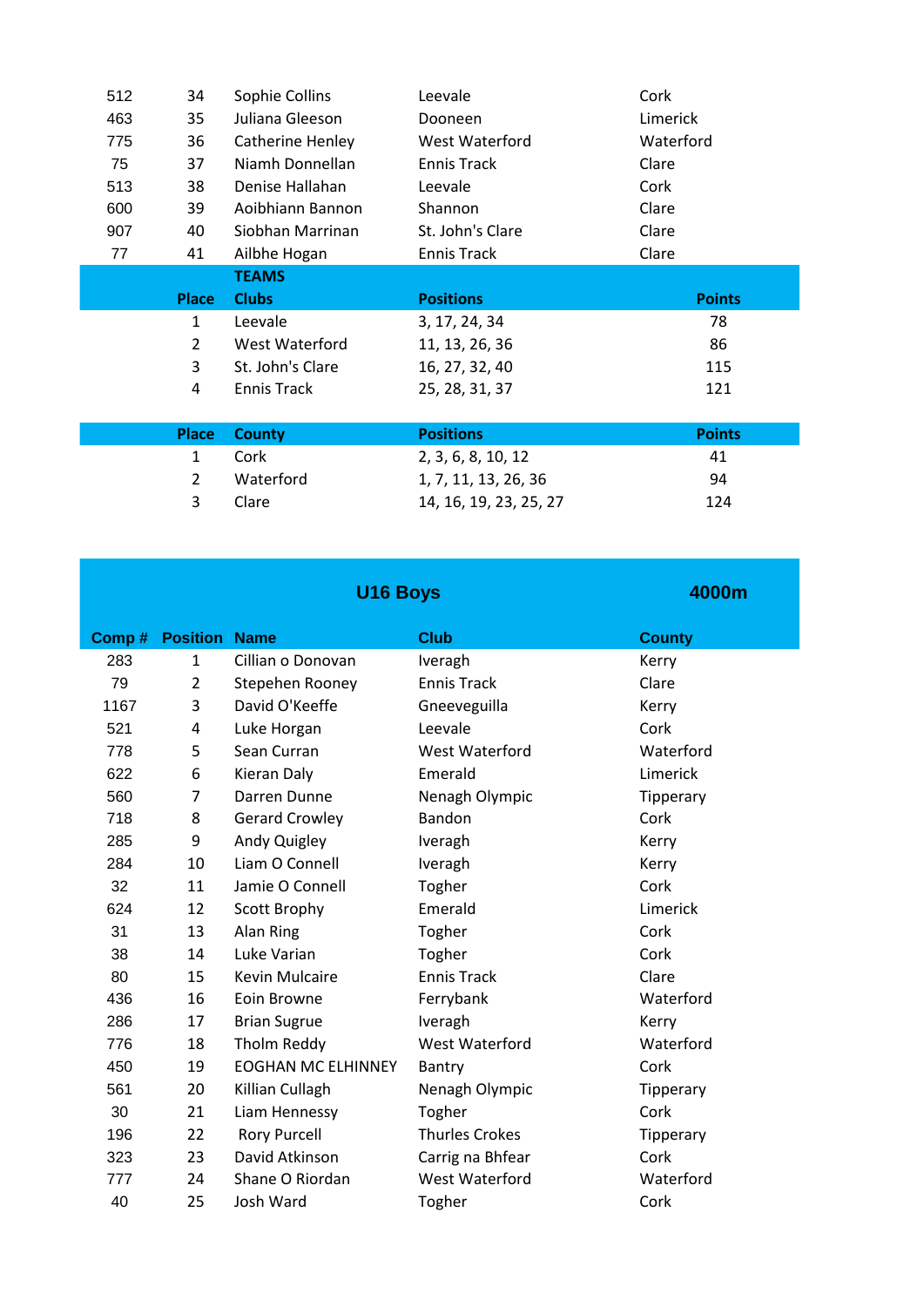|      | 3              | Clare                                     | 2, 15, 30, 31, 32, 33       | 143              |
|------|----------------|-------------------------------------------|-----------------------------|------------------|
|      | $\overline{2}$ | Kerry                                     | 1, 3, 9, 10, 17, 59         | 99               |
|      | $\mathbf{1}$   | Cork                                      | 4, 8, 11, 13, 14, 19        | 69               |
|      | <b>Place</b>   | <b>County</b>                             | <b>Positions</b>            | <b>Points</b>    |
|      |                |                                           |                             |                  |
|      | 6              | Clonmel                                   | 35, 36, 46, 50              | 167              |
|      | 5              | Kilmurry Ibrickane/N. Clar 31, 33, 38, 49 |                             | 151              |
|      | 4              | West Waterford                            | 5, 18, 24, 56               | 103              |
|      | 3              | <b>Ennis Track</b>                        | 2, 15, 32, 37               | 86               |
|      | $\overline{2}$ | Togher                                    | 11, 13, 14, 21              | 59               |
|      | $\mathbf{1}$   | Iveragh                                   | 1, 9, 10, 17                | 37               |
|      | <b>Place</b>   | <b>Clubs</b>                              | <b>Positions</b>            | <b>Points</b>    |
|      |                | <b>TEAMS</b>                              |                             |                  |
| 84   | 62             | Jack O Dea                                | <b>Ennis Track</b>          | Clare            |
| 369  | 61             | <b>MARK BUCKLEY</b>                       | North Cork                  | Cork             |
| 1021 | 60             | Cillian Dunne                             | Clonmel                     | Tipperary        |
| 287  | 59             | Ronan O Shea                              | Iveragh                     | Kerry            |
| 623  | 58             | Niall Mulcahy                             | Emerald                     | Limerick         |
| 780  | 57             | Chris O'Mahony                            | West Waterford              | Waterford        |
| 779  | 56             | Bryan O'Mahony                            | West Waterford              | Waterford        |
| 518  | 55             | Colm Dwane                                | Leevale                     | Cork             |
| 197  | 54             | <b>Dylan Grant</b>                        | <b>Thurles Crokes</b>       | <b>Tipperary</b> |
| 366  | 53             | <b>CONOR GALVIN</b>                       | North Cork                  | Cork             |
| 466  | 52             | James Daly                                | Dooneen                     | Limerick         |
| 1023 | 51             | Styn Van Der Wal                          | Clonmel                     | Tipperary        |
| 1022 | 50             | Patryk Bardas                             |                             | <b>Tipperary</b> |
|      |                |                                           | Clonmel                     |                  |
| 254  | 49             | Eoin Devereaux                            | Kilmurry Ibrickane/N. Clare | Clare            |
| 85   | 48             | Colm Devine                               | <b>Ennis Track</b>          | Clare            |
| 995  | 47             | Sean McCarthy                             | Skibbereen                  | Cork             |
| 1019 | 46             | Aaron Egan                                | Clonmel                     | Tipperary        |
| 576  | 45             | Kieren Hennessy                           | Moycarkey Coolcroo          | Tipperary        |
| 1069 | 44             | Daniel Quigley                            | <b>Blarney Inniscarra</b>   | Cork             |
| 83   | 43             | <b>Patrick Chesser</b>                    | <b>Ennis Track</b>          | Clare            |
| 34   | 42             | Declan O Herlihy                          | Togher                      | Cork             |
| 35   | 41             | Fintan Cadogan                            | Togher                      | Cork             |
| 41   | 40             | Alan Morgan                               | Togher                      | Cork             |
| 447  | 39             | <b>STEPHEN HOLLAND</b>                    | Bantry                      | Cork             |
| 253  | 38             | Jack Devitt                               | Kilmurry Ibrickane/N. Clare | Clare            |
| 81   | 37             | Eoin Hanrahan                             | <b>Ennis Track</b>          | Clare            |
| 1018 | 36             | <b>Patrick Cleary</b>                     | Clonmel                     | Tipperary        |
| 1020 | 35             | Anthony Tobin                             | Clonmel                     | Tipperary        |
| 559  | 34             | Niall Mc Intyre                           | Nenagh Olympic              | Tipperary        |
| 252  | 33             | Padraigh Malone                           | Kilmurry Ibrickane/N. Clare | Clare            |
| 82   | 32             | Sean Collins                              | <b>Ennis Track</b>          | Clare            |
| 255  | 31             | Liam Gray                                 | Kilmurry Ibrickane/N. Clare | Clare            |
| 602  | 30             | Shane McGrath                             | Shannon                     | Clare            |
| 43   | 29             | Jack Twomey                               | Togher                      | Cork             |
| 465  | 28             | Mark O Callaghan                          | Dooneen                     | Limerick         |
| 33   | 27             | Fionn Bracken                             | Togher                      | Cork             |
| 39   | 26             | <b>Stephen Cotter</b>                     | Togher                      | Cork             |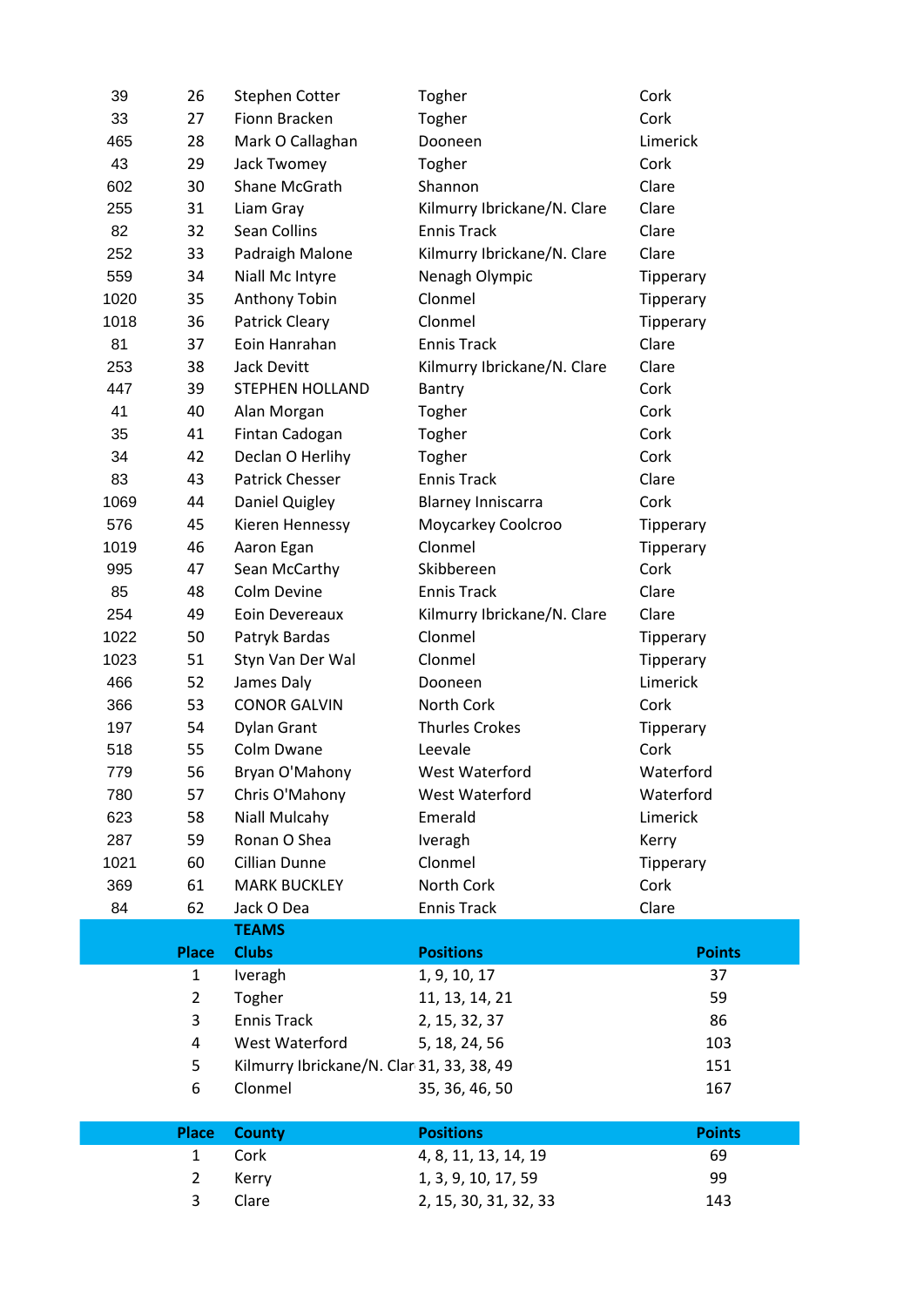| 4 Tipperary | 7, 20, 22, 34, 35, 36 | 154 |
|-------------|-----------------------|-----|
| Waterford   | 5, 16, 18, 24, 56, 57 | 176 |

|       |                 | <b>U18 Girls</b>       |                             | 5000m         |
|-------|-----------------|------------------------|-----------------------------|---------------|
| Comp# | <b>Position</b> | <b>Name</b>            | <b>Club</b>                 | <b>County</b> |
| 468   | $\mathbf{1}$    | Jessica Coyne          | Dooneen                     | Limerick      |
| 1214  | $\overline{2}$  | <b>Rachel HAWKER</b>   | Kenmare AC                  | Kerry         |
| 912   | 3               | Niamh Clancy           | St. John's Clare            | Clare         |
| 469   | 4               | <b>Brona Croke</b>     | Dooneen                     | Limerick      |
| 86    | 5               | Niamh Markham          | <b>Ennis Track</b>          | Clare         |
| 1024  | 6               | Clare Horgan           | Clonmel                     | Tipperary     |
| 991   | 7               | Laura Egan             | Kilmihil                    | Clare         |
| 288   | 8               | <b>Brigid Dennehy</b>  | Iveragh                     | Kerry         |
| 479   | 9               | Nicole Rowe            | Waterford A. C.             | Waterford     |
| 996   | 10              | Kate McCarthy          | Skibbereen                  | Cork          |
| 783   | 11              | Lucy O'Brien           | <b>West Waterford</b>       | Waterford     |
| 87    | 12              | Ciara Mulcaire         | <b>Ennis Track</b>          | Clare         |
| 324   | 13              | Chloe O'Flynn          | Carrig na Bhfear            | Cork          |
| 577   | 14              | Shauna Hayden          | Moycarkey Coolcroo          | Tipperary     |
| 140   | 15              | Paula Loughnane        | St. Cronan's                | Clare         |
| 804   | 16              | Helena Noonan          | <b>Grange Fermoy</b>        | Cork          |
| 88    | 17              | <b>Rachel Mulcaire</b> | <b>Ennis Track</b>          | Clare         |
| 1048  | 18              | <b>Muireann Cotter</b> | <b>Ennis Track</b>          | Limerick      |
| 1025  | 19              | Meadbh Moynihan        | Clonmel                     | Tipperary     |
| 784   | 20              | Kayleigh Norris        | <b>West Waterford</b>       | Waterford     |
| 325   | 21              | Ellen O'Flynn          | Carrig na Bhfear            | Cork          |
| 956   | 22              | <b>Fiona Holmes</b>    | <b>Bilboa</b>               | Limerick      |
| 828   | 23              | Cora Doyle             | Moyne                       | Tipperary     |
| 91    | 24              | Meabh Hogan            | <b>Ennis Track</b>          | Clare         |
| 785   | 25              | Una Mc Grath           | West Waterford              | Waterford     |
| 257   | 26              | <b>Emer Hillery</b>    | Kilmurry Ibrickane/N. Clare | Clare         |
| 871   | 27              | Patricia Curtin        | Youghal                     | Cork          |
| 786   | 28              | <b>Eimear Duff</b>     | West Waterford              | Waterford     |
| 787   | 29              | Jennifer Meehan        | West Waterford              | Waterford     |
|       |                 | <b>TEAMS</b>           |                             |               |
|       | <b>Place</b>    | <b>Clubs</b>           | <b>Positions</b>            | <b>Points</b> |
|       | $\mathbf{1}$    | <b>Ennis Track</b>     | 5, 12, 17, 24               | 58            |
|       | $\overline{2}$  | West Waterford         | 11, 20, 25, 28              | 84            |
|       | <b>Place</b>    | <b>County</b>          | <b>Positions</b>            | <b>Points</b> |
|       | $\mathbf{1}$    | Clare                  | 3, 5, 7, 12, 15, 17         | 59            |
|       | $\overline{2}$  | Waterford              | 9, 11, 20, 25, 28, 29       | 122           |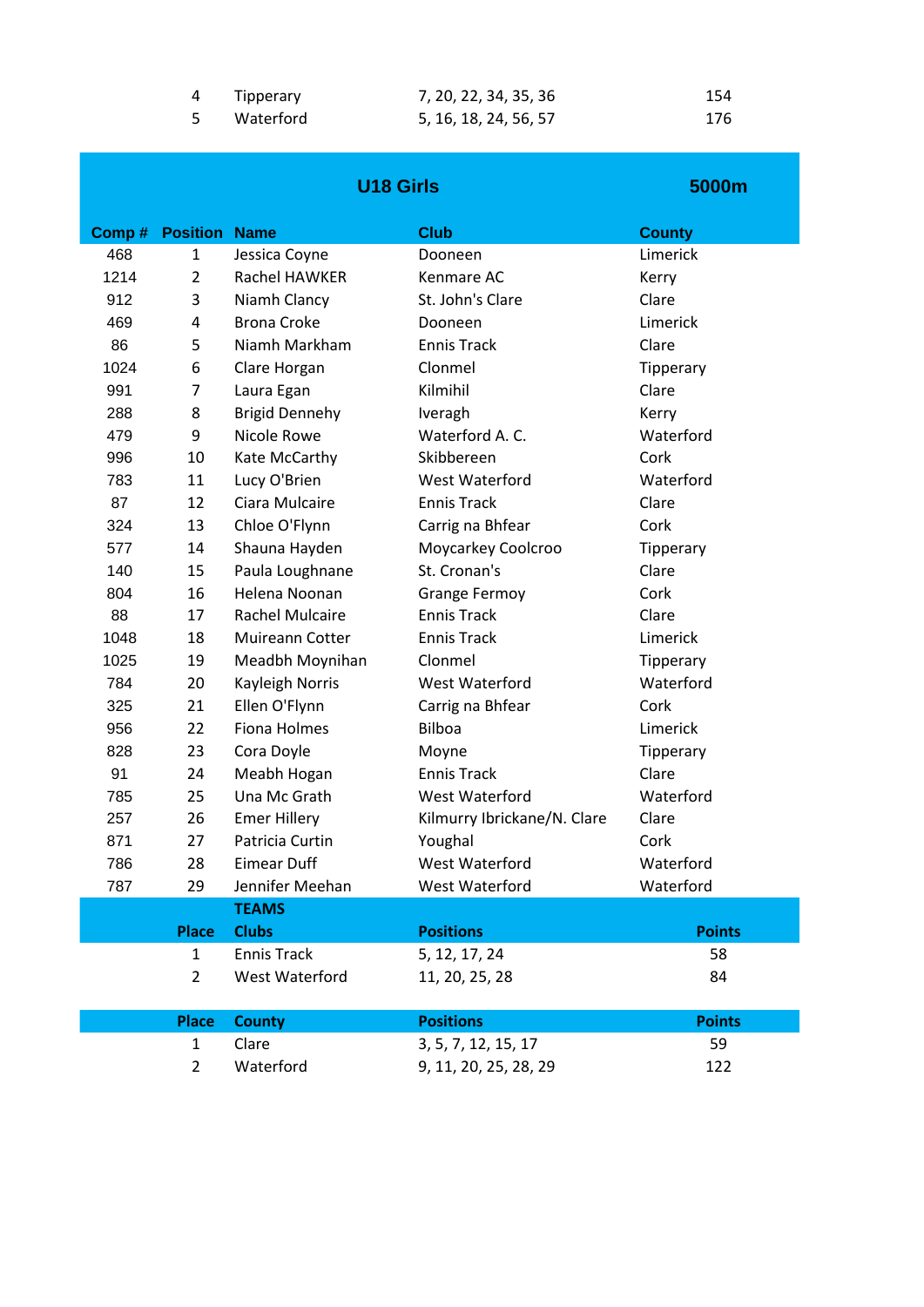|       |                 | <b>U18 Boys</b>       |                                                       | 6000m         |
|-------|-----------------|-----------------------|-------------------------------------------------------|---------------|
| Comp# | <b>Position</b> | <b>Name</b>           | <b>Club</b>                                           | <b>County</b> |
| 47    | $\mathbf{1}$    | lan Hartnett          | Togher                                                | Cork          |
| 1027  | 2               | <b>Michael Carey</b>  | Clonmel                                               | Tipperary     |
| 523   | 3               | Philip Crowley        | Leevale                                               | Cork          |
| 626   | 4               | Kyle Larkin           | Emerald                                               | Limerick      |
| 289   | 5               | Aaron Quigley         | Iveragh                                               | Kerry         |
| 51    | 6               | <b>Billy Murphy</b>   | Togher                                                | Cork          |
| 990   | 7               | lan Slobody           | Kilmihil                                              | Clare         |
| 525   | 8               | Chris Mintern         | Leevale                                               | Cork          |
| 443   | 9               | Conor O'Mahoney       | <b>Tralee Harriers</b>                                | Kerry         |
| 604   | 10              | <b>Jack Carrig</b>    | Shannon                                               | Clare         |
| 789   | 11              | Robbie Mulligan       | <b>West Waterford</b>                                 | Waterford     |
| 201   | 12              | <b>Jack Corbett</b>   | <b>Thurles Crokes</b>                                 | Tipperary     |
| 1207  | 13              | Reece Maher           | Clonmel                                               | Tipperary     |
| 95    | 14              | Conor Rooney          | <b>Ennis Track</b>                                    | Clare         |
| 481   | 15              | <b>Alan Slattery</b>  | Waterford A. C.                                       | Waterford     |
| 49    | 16              | lan Tobin             | Togher                                                | Cork          |
| 54    | 17              | <b>Breandan Couch</b> | Togher                                                | Cork          |
| 1028  | 18              | James Murphy          | Clonmel                                               | Tipperary     |
| 563   | 19              | Eoin Mc Intyre        | Nenagh Olympic                                        | Tipperary     |
| 168   | 20              |                       | ERROR: Number specified is for Competition Novice Men |               |
| 52    | 21              | Eoin Bourke           | Togher                                                | Cork          |
| 1030  | 22              | Evan Egan             | Clonmel                                               | Tipperary     |
| 48    | 23              | <b>Emmet Bracken</b>  | Togher                                                | Cork          |
| 53    | 24              | John Durcan           | Togher                                                | Cork          |
| 603   | 25              | Karl Fitzmaurice      | Shannon                                               | Clare         |
| 527   | 26              | T. J. Hogan           | Leevale                                               | Cork          |
| 840   | 27              |                       | ERROR: Number specified is for Competition U10 Boys   |               |
| 94    | 28              | Darragh Collins       | <b>Ennis Track</b>                                    | Clare         |
| 917   | 29              | Cillian Blake         | St. John's Clare                                      | Clare         |
| 1029  | 30              | Jack Allen            | Clonmel                                               | Tipperary     |
| 378   | 31              | <b>CORMAC HICKEY</b>  | Riverstick Kinsale                                    | Cork          |
| 371   | 32              | <b>TIM KEANE</b>      | North Cork                                            | Cork          |
| 627   | 33              | Matt Mitchell         | Emerald                                               | Limerick      |
| 1031  | 34              | <b>Aidan Cremmins</b> | Clonmel                                               | Tipperary     |
| 96    | 35              | Jonathan Martin       | <b>Ennis Track</b>                                    | Clare         |
| 93    | 36              | Declan Martin         | <b>Ennis Track</b>                                    | Clare         |
| 470   | 37              | William O Dwyer       | Dooneen                                               | Limerick      |
|       |                 | <b>TEAMS</b>          |                                                       |               |
|       | <b>Place</b>    | <b>Clubs</b>          | <b>Positions</b>                                      | <b>Points</b> |
|       | 1               | Togher                | 1, 6, 16, 17                                          | 40            |
|       | $\overline{2}$  | Clonmel               | 2, 13, 18, 22                                         | 55            |
|       | 3               | <b>Ennis Track</b>    | 14, 28, 35, 36                                        | 113           |
|       | <b>Place</b>    | <b>County</b>         | <b>Positions</b>                                      | <b>Points</b> |
|       | $\mathbf{1}$    | Cork                  | 1, 3, 6, 8, 16, 17                                    | 51            |
|       | $\overline{2}$  | Tipperary             | 2, 12, 13, 18, 19, 22                                 | 86            |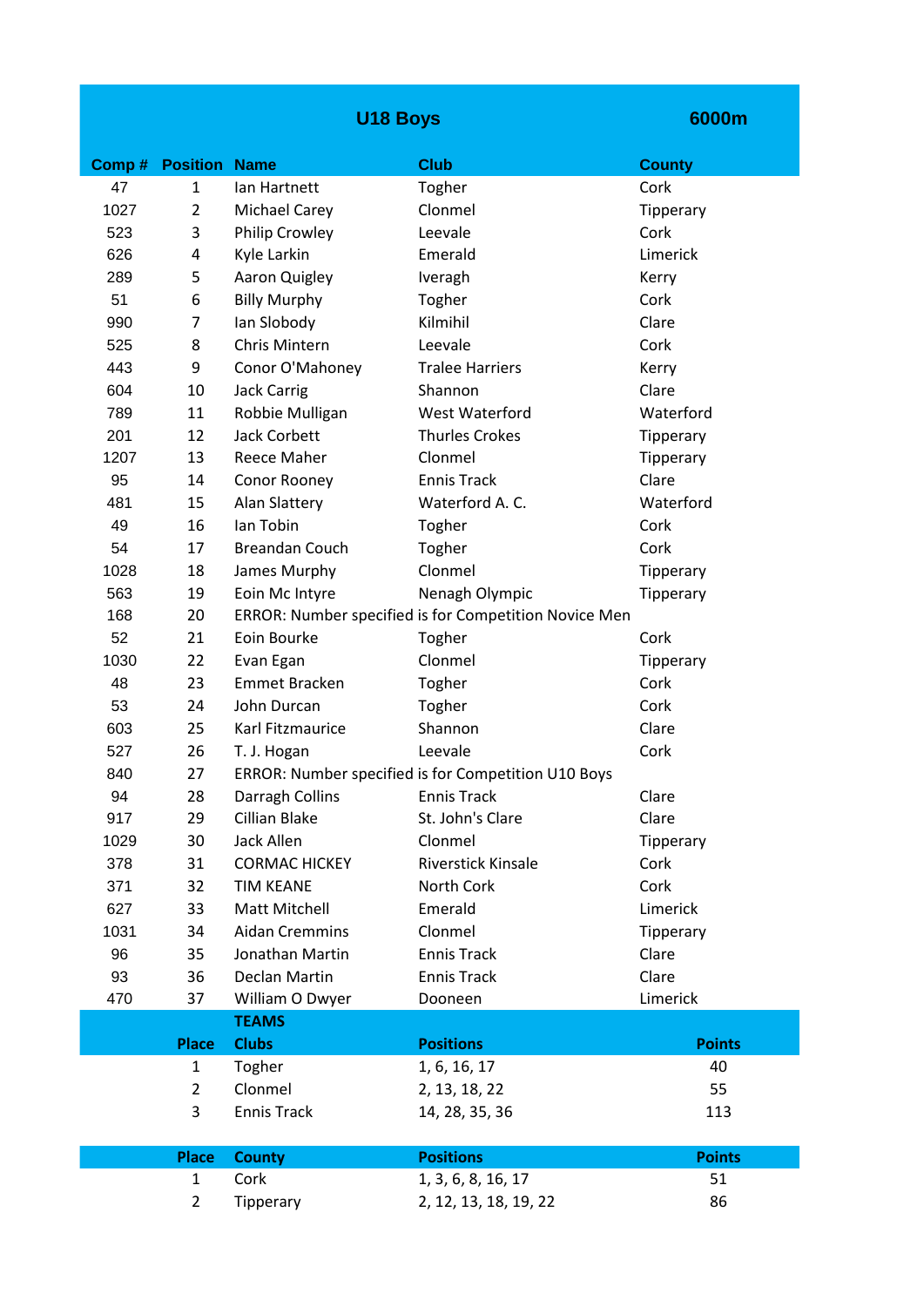| <b>Novice &amp; U23 Women</b> |                      |                         | 3000m                       |               |
|-------------------------------|----------------------|-------------------------|-----------------------------|---------------|
| Comp#                         | <b>Position Name</b> |                         | <b>Club</b>                 | <b>County</b> |
| 1111                          | $\mathbf{1}$         | Martina Kiely           | St. Finbarr's               | Cork          |
| 970                           | $\overline{2}$       | Maria McCarthy          | Farranfore Main Valley      | Kerry         |
| 99                            | 3                    | Cushla Bride Hehir      | <b>Ennis Track</b>          | Clare         |
| 690                           | 4                    | Orlagh Farmer           | Midleton                    | Cork          |
| 692                           | 5                    | Maggie Chojan           | Midleton                    | Cork          |
| 684                           | 6                    | <b>Aisling Moran</b>    | U.C.C.                      | Cork          |
| 878                           | 7                    | Claire Madigan          | St. John's Clare            | Clare         |
| 1066                          | 8                    | Anna Borkowska          | Mallow                      | Cork          |
| 260                           | 9                    | Sharon Rynne            | Kilmurry Ibrickane/N. Clare | Clare         |
| 931                           | 10                   | Catherine Kelly         | Dundrum                     | Tipperary     |
| 689                           | 12                   | <b>Anna Dorris</b>      | Midleton                    | Cork          |
| 1056                          | 13                   | Claire Kelly            | Roscrea                     | Tipperary     |
| 97                            | 14                   | <b>Becky Coughlan</b>   | <b>Ennis Track</b>          | Clare         |
| 686                           | 15                   | Tara Rhatigan           | U.C.C.                      | Cork          |
| 262                           | 16                   | Noreen Mackey           | Kilmurry Ibrickane/N. Clare | Clare         |
| 102                           | 17                   | Siobhan Lennon          | <b>Ennis Track</b>          | Clare         |
| 1054                          | 18                   | Cliona McGrath          | Nenagh Olympic              | Tipperary     |
| 1194                          | 19                   | Eadaoin O/Neill         | Eagle                       | Cork          |
| 101                           | 20                   | Niamh Ni Mhuiri         | <b>Ennis Track</b>          | Clare         |
| 1116                          | 21                   | Rachel O'Callaghan      | St. Finbarr's               |               |
| 1113                          | 22                   | Orla Crosbie            | St. Finbarr's               |               |
| 1114                          | 23                   | <b>Gillian Cotter</b>   | St. Finbarr's               |               |
| 1064                          | 24                   | <b>Sharon Woods</b>     | Mallow                      | Cork          |
| 98                            | 25                   | Aoife Nash              | <b>Ennis Track</b>          | Clare         |
| 103                           | 26                   | Siobhan Gallagher       | <b>Ennis Track</b>          |               |
| 1053                          | 27                   | AilbheCarroll           | Templemore                  | Limerick      |
| 104                           | 28                   | Ita Hanrahan            | <b>Ennis Track</b>          | Clare         |
| 687                           | 29                   | Aine Moran              | U.C.C.                      | Cork          |
| 1187                          | 30                   | <b>Claire Griffin</b>   | Leevale                     |               |
| 1065                          | 31                   | Lorna Davey-Fitzgerald  | Mallow                      |               |
| 933                           | 32                   | Mary Keane              | Dundrum                     | Tipperary     |
| 691                           | 33                   | Susan Delaney           | Midleton                    |               |
| 261                           | 34                   | Lorna O Neill           | Kilmurry Ibrickane/N. Clare | Clare         |
| 1115                          | 35                   | <b>Catherine Power</b>  | St. Finbarr's               |               |
| 1145                          | 36                   | Maria Fitzgibbon        | <b>Thurles Crokes</b>       | Tipperary     |
| 105                           | 37                   | <b>Helen Roche</b>      | <b>Ennis Track</b>          | Clare         |
| 331                           | 38                   | <b>DEIRDRE McCARTHY</b> | North Cork                  |               |
| 327                           | 39                   | <b>NOREEN BUCKLEY</b>   | North Cork                  |               |
| 332                           | 40                   | <b>MARIA MULLINS</b>    | North Cork                  |               |
| 263                           | 41                   | Caroline Darcy          | Kilmurry Ibrickane/N. Clare |               |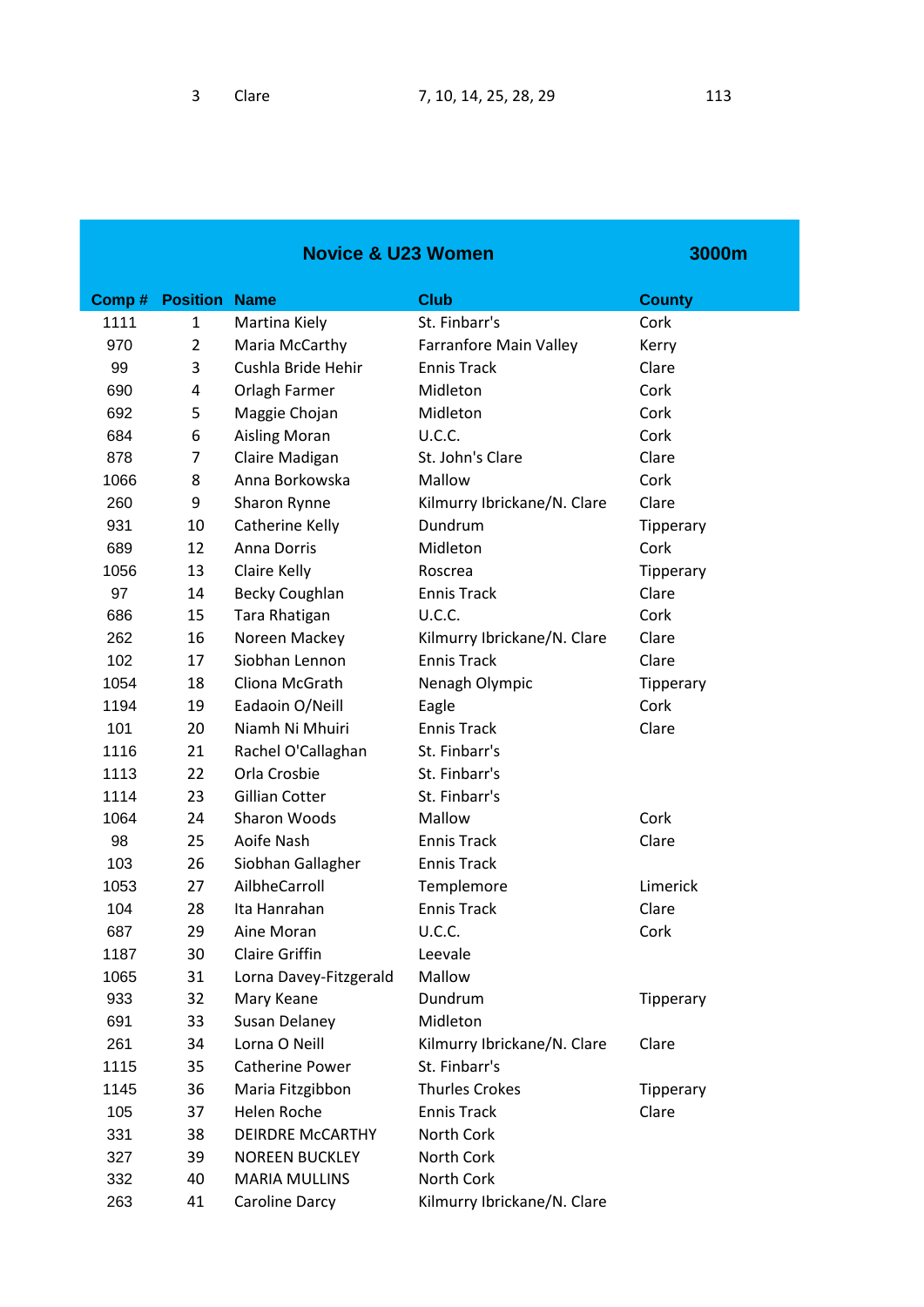| 949  | 42 | Ava Gaffney           | <b>U.C.C.</b>                                                 |           |
|------|----|-----------------------|---------------------------------------------------------------|-----------|
| 273  | 43 | Aine Pyne             | Marian                                                        | Clare     |
| 1215 | 44 | Susan Taylor          | St. Cronan's                                                  |           |
| 693  | 45 | Nicola McPherson      | Midleton                                                      |           |
| 165  | 46 | Niamh Yelverton       | Newport                                                       | Tipperary |
| 333  | 47 | <b>DEBBIE BUCKLEY</b> | North Cork                                                    |           |
| 1219 | 48 | M kennedy             | <b>West Limerick</b>                                          |           |
| 441  |    |                       | ERROR: Number specified is for Competition Novice & U23 Women |           |
|      |    |                       |                                                               |           |

|                 | <b>Novice Women</b>     |                               |               |
|-----------------|-------------------------|-------------------------------|---------------|
| <b>Position</b> | <b>Name</b>             | <b>Club</b>                   | <b>County</b> |
| 1               | Martina Kiely           | St. Finbarr's                 | Cork          |
| 2               | Maria McCarthy          | <b>Farranfore Main Valley</b> | Kerry         |
| 3               | Cushla Bride Hehir      | <b>Ennis Track</b>            | Clare         |
| 4               | Orlagh Farmer           | Midleton                      | Cork          |
| 5               | Maggie Chojan           | Midleton                      | Cork          |
| 6               | <b>Aisling Moran</b>    | U.C.C.                        | Cork          |
| 8               | Anna Borkowska          | Mallow                        | Cork          |
| 9               | Sharon Rynne            | Kilmurry Ibrickane/N. Clare   | Clare         |
| 10              | Catherine Kelly         | Dundrum                       | Tipperary     |
| 12              | <b>Anna Dorris</b>      | Midleton                      | Cork          |
| 13              | Claire Kelly            | Roscrea                       | Tipperary     |
| 14              | <b>Becky Coughlan</b>   | <b>Ennis Track</b>            | Clare         |
| 15              | Tara Rhatigan           | U.C.C.                        | Cork          |
| 16              | Noreen Mackey           | Kilmurry Ibrickane/N. Clare   | Clare         |
| 17              | Siobhan Lennon          | <b>Ennis Track</b>            | Clare         |
| 18              | Cliona McGrath          | Nenagh Olympic                | Tipperary     |
| 19              | Eadaoin O/Neill         | Eagle                         | Cork          |
| 20              | Niamh Ni Mhuiri         | <b>Ennis Track</b>            | Clare         |
| 21              | Rachel O'Callaghan      | St. Finbarr's                 |               |
| 22              | Orla Crosbie            | St. Finbarr's                 |               |
| 23              | <b>Gillian Cotter</b>   | St. Finbarr's                 |               |
| 24              | Sharon Woods            | Mallow                        | Cork          |
| 25              | Aoife Nash              | <b>Ennis Track</b>            | Clare         |
| 26              | Siobhan Gallagher       | <b>Ennis Track</b>            |               |
| 27              | AilbheCarroll           | Templemore                    | Limerick      |
| 28              | Ita Hanrahan            | <b>Ennis Track</b>            | Clare         |
| 29              | Aine Moran              | U.C.C.                        | Cork          |
| 30              | <b>Claire Griffin</b>   | Leevale                       |               |
| 31              | Lorna Davey-Fitzgerald  | Mallow                        |               |
| 32              | Mary Keane              | Dundrum                       | Tipperary     |
| 33              | Susan Delaney           | Midleton                      |               |
| 34              | Lorna O Neill           | Kilmurry Ibrickane/N. Clare   | Clare         |
| 35              | <b>Catherine Power</b>  | St. Finbarr's                 |               |
| 36              | Maria Fitzgibbon        | <b>Thurles Crokes</b>         | Tipperary     |
| 37              | <b>Helen Roche</b>      | <b>Ennis Track</b>            | Clare         |
| 38              | <b>DEIRDRE McCARTHY</b> | North Cork                    |               |
| 39              | <b>NOREEN BUCKLEY</b>   | North Cork                    |               |
| 40              | <b>MARIA MULLINS</b>    | North Cork                    |               |
| 41              | Caroline Darcy          | Kilmurry Ibrickane/N. Clare   |               |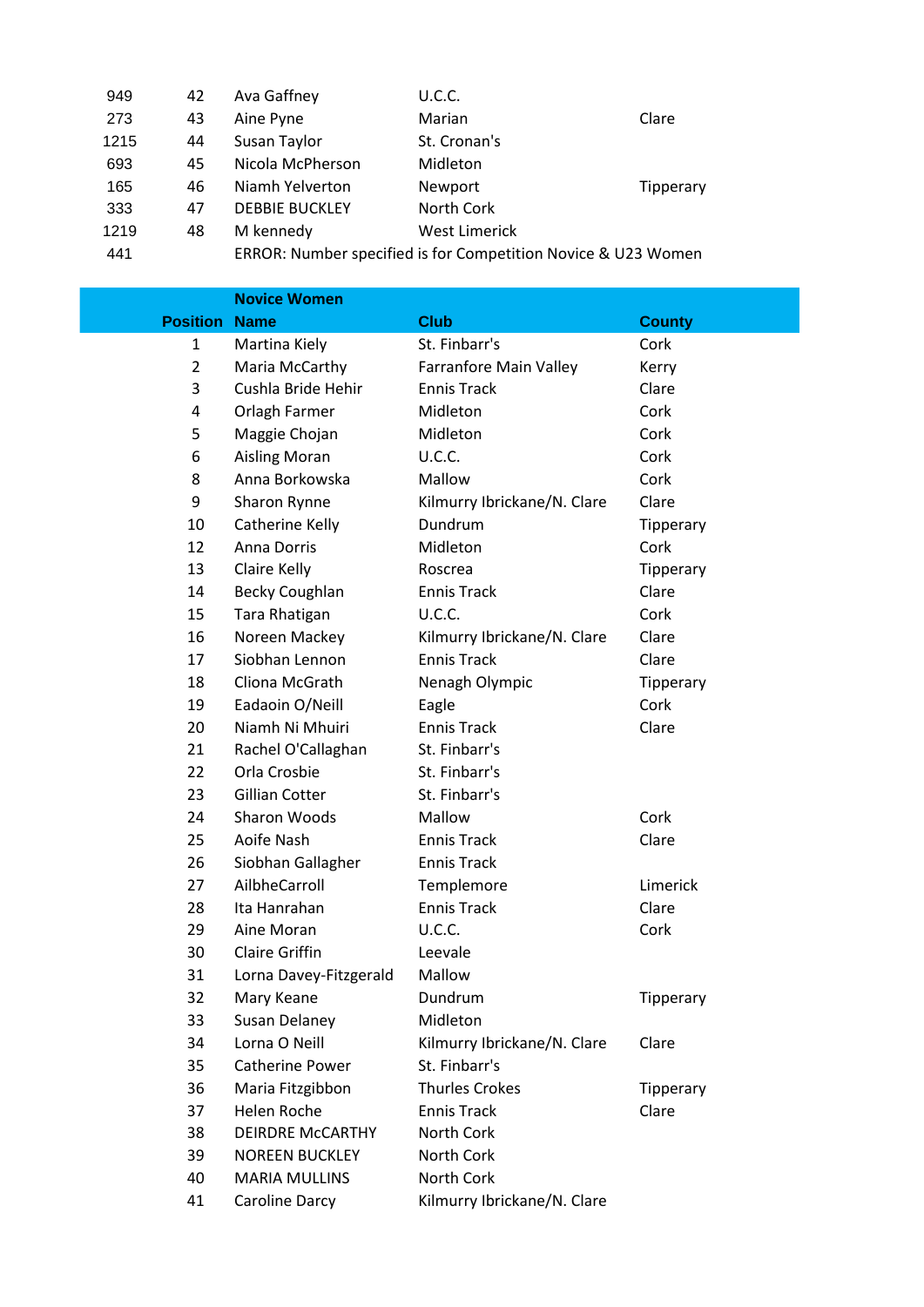| 42                   | Ava Gaffney                              | U.C.C.               |               |
|----------------------|------------------------------------------|----------------------|---------------|
| 43                   | Aine Pyne                                | Marian               | Clare         |
| 44                   | Susan Taylor                             | St. Cronan's         |               |
| 45                   | Nicola McPherson                         | Midleton             |               |
| 46                   | Niamh Yelverton                          | Newport              | Tipperary     |
| 47                   | <b>DEBBIE BUCKLEY</b>                    | North Cork           |               |
| 48                   | M kennedy                                | <b>West Limerick</b> |               |
|                      | <b>TEAMS</b>                             |                      |               |
| <b>Place</b>         | <b>Clubs</b>                             | <b>Positions</b>     | <b>Points</b> |
| $\mathbf{1}$         | <b>Ennis Track</b>                       | 3, 14, 17, 20        | 54            |
| $\overline{2}$       | Midleton                                 | 4, 5, 12, 33         | 54            |
| 3                    | St. Finbarr's                            | 1, 21, 22, 23        | 67            |
| 4                    | U.C.C.                                   | 6, 15, 29, 42        | 92            |
| 5                    | Kilmurry Ibrickane/N. Clar 9, 16, 34, 41 |                      | 100           |
| 6                    | North Cork                               | 38, 39, 40, 47       | 164           |
|                      |                                          |                      |               |
| <b>Place</b>         | <b>County</b>                            | <b>Positions</b>     | <b>Points</b> |
| $\mathbf{1}$         | Cork                                     | 1, 4, 5, 6           | 16            |
| $\overline{2}$       | Clare                                    | 3, 9, 14, 16         | 42            |
| 3                    | Tipperary                                | 10, 13, 18, 32       | 73            |
|                      |                                          |                      |               |
|                      | U23 Women                                |                      |               |
| <b>Position Name</b> |                                          | <b>Club</b>          | <b>County</b> |
| 6                    | <b>Aisling Moran</b>                     | U.C.C.               | Cork          |
| $\overline{7}$       | Claire Madigan                           | St. John's Clare     | Clare         |
| 10                   | Catherine Kelly                          | Dundrum              | Tipperary     |
| 15                   | Tara Rhatigan                            | U.C.C.               | Cork          |
| 29                   | Aine Moran                               | U.C.C.               | Cork          |
| 42                   | Ava Gaffney                              | U.C.C.               |               |
| 43                   | Aine Pyne                                | Marian               | Clare         |
|                      | <b>TEAMS</b>                             |                      |               |
| <b>Place</b>         | <b>Clubs</b>                             | <b>Positions</b>     | <b>Points</b> |
| $\mathbf{1}$         | U.C.C.                                   | 6, 15, 29            | 50            |
| <b>Place</b>         | <b>County</b>                            | <b>Positions</b>     | <b>Points</b> |
| $\mathbf{1}$         | Cork                                     | 6, 15, 29            | 50            |
|                      |                                          |                      |               |

|       | <b>Novice &amp; U23 Men</b> |                         |               | 6000m         |
|-------|-----------------------------|-------------------------|---------------|---------------|
| Comp# | <b>Position</b>             | <b>Name</b>             | <b>Club</b>   | <b>County</b> |
| 1044  | 1                           | michael carmody         | Limerick AC   | Limerick      |
| 275   | $\overline{2}$              | Michael Shannon         | Kilnaboy      | Clare         |
| 1203  | 3                           | Cathal O'Donovan        | St. Finbarr's | Cork          |
| 439   | 4                           | <b>Michael Dowling</b>  | Ferrybank     |               |
| 438   | 5                           | Niall Tuohy             | Ferrybank     |               |
| 1120  | 6                           | Allen Whitaker          | St. Finbarr's | Cork          |
| 168   | 7                           | Tim O'Donoghue          | East Cork     | Cork          |
| 1191  | 8                           | George Waugh            | <b>Bandon</b> | Cork          |
| 276   | 9                           | <b>Fergal Smithwick</b> | Marian        | Clare         |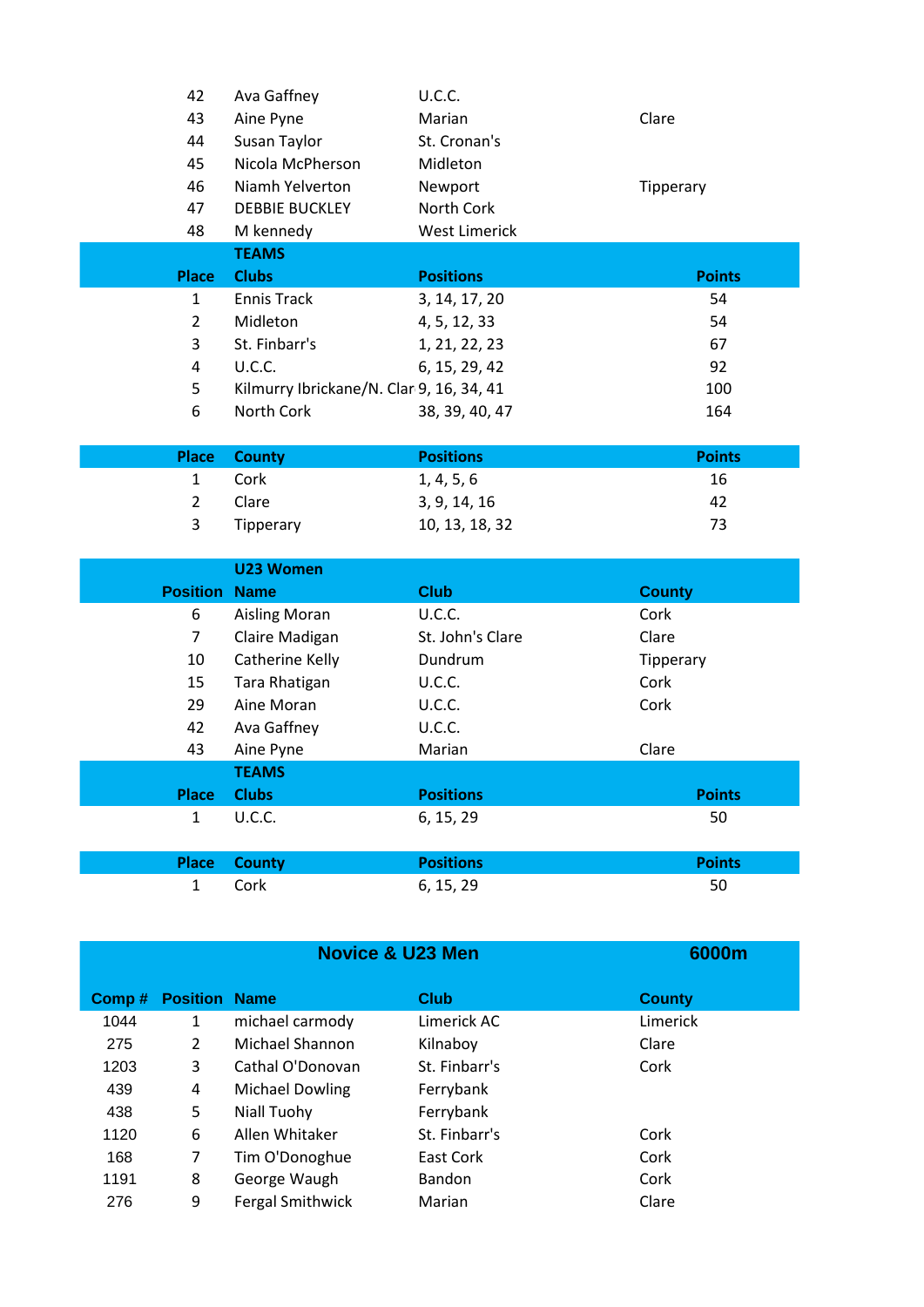| 974  | 10 | Arthur Fitzgerald        | <b>Farranfore Main Valley</b> | Kerry     |
|------|----|--------------------------|-------------------------------|-----------|
| 940  | 11 | Donal Keane              | Dundrum                       | Tipperary |
| 1159 | 12 | <b>Robert Purcell</b>    | Gneeveguilla                  | Kerry     |
| 719  | 13 | Michael Cunningham       | <b>Bilboa</b>                 | Limerick  |
| 1039 | 14 | david richardson         | <b>West Limerick</b>          | Limerick  |
| 1148 | 15 | Kevin Maunsell           | Clonmel                       |           |
| 274  | 16 | Joe Mooney               | <b>Olympic Harriers</b>       | Clare     |
| 939  | 17 | <b>Martin Keane</b>      | <b>Dundrum</b>                | Tipperary |
| 1119 | 18 | Paul Gallagher           | St. Finbarr's                 | Clare     |
| 106  | 19 | Paddy Quinn              | <b>Ennis Track</b>            | Clare     |
| 108  | 20 | <b>Micheal Keane</b>     | <b>Ennis Track</b>            | Clare     |
| 1160 | 21 | Simon Mangan             | Gneeveguilla                  | Kerry     |
| 107  | 22 | Darius Kuranda           | <b>Ennis Track</b>            | Clare     |
| 1052 | 23 | Ger Ryan                 | Kilfinane                     | Limerick  |
| 1058 | 24 | Shane Scully             | Nenagh Olympic                | Tipperary |
| 1060 | 25 | Ross Alexander           | Coolquil                      | Tipperary |
| 937  | 26 | <b>Kevin Moore</b>       | Dundrum                       | Tipperary |
| 1049 | 27 | Tony Kelleher            | Togher                        | cork      |
| 272  | 28 | <b>Willie Devitt</b>     | Kilmurry Ibrickane/N. Clare   | Clare     |
| 109  | 29 | Martin Glynn             | <b>Ennis Track</b>            | Clare     |
| 55   | 30 | Tim Murphy               | Togher                        | Cork      |
| 1042 | 31 | niall o callaghan        | <b>West Limerick</b>          | Limerick  |
| 1169 | 32 | <b>Gary Scully</b>       | Nenagh Olympic                | Tipperary |
| 57   | 33 | Alan O Brien             | Togher                        | Cork      |
| 971  | 34 | Jack O Sullivan          | Farranfore Main Valley        | Kerry     |
| 1123 | 35 | Denis Coughlan           | St. Finbarr's                 | Cork      |
| 1033 | 36 | ger guina                | <b>West Limerick</b>          | Limerick  |
| 585  | 37 | Alan O'Reilly            | <b>CIT</b>                    | Cork      |
| 1217 | 38 | <b>Trevor White</b>      | St. Cronan's                  |           |
| 1206 | 39 | <b>Aidan Mullins</b>     | Bantry                        |           |
| 938  | 40 | John Shanahan            | Dundrum                       | Tipperary |
| 972  | 41 | <b>Niall Prendiville</b> | <b>Farranfore Main Valley</b> | Kerry     |
| 975  | 42 | George McCarthy          | Farranfore Main Valley        | Kerry     |
| 1068 | 43 | John Hogan               | Mallow                        |           |
| 63   | 44 | Rob Long                 | Togher                        | Cork      |
| 167  | 45 | <b>Conor Tierney</b>     | East Cork                     | Cork      |
| 1038 | 46 | graham prendergast       | <b>West Limerick</b>          | Limerick  |
| 1129 | 47 | Daniel Siegler           | St. Finbarr's                 | Cork      |
| 56   | 48 | <b>Tim Clarke</b>        | Togher                        | Cork      |
| 1122 | 49 | Eoin O'Keeffe            | St. Finbarr's                 |           |
| 1147 | 50 | <b>William Maunsell</b>  | Clonmel                       |           |
| 1218 | 51 | Stephen Walter           | Leevale                       |           |
| 169  | 52 | Tim Mahony               | East Cork                     |           |
| 1146 | 53 | Finbar Horgan            | Clonmel                       |           |
| 1045 | 54 | tola aldae               | Limerick AC                   | Limerick  |
| 945  | 55 | Ruaidhri Devitt          | Dundrum                       |           |
| 334  | 56 | DIARMUID O'SULLIVAN      | North Cork                    |           |
| 944  | 57 | Michael Moore            | Dundrum                       | Tipperary |
| 1046 | 58 | dave mcnamee             | Limerick AC                   | Limerick  |
| 166  | 59 | Mike Yelverton           | Newport                       | Tipperary |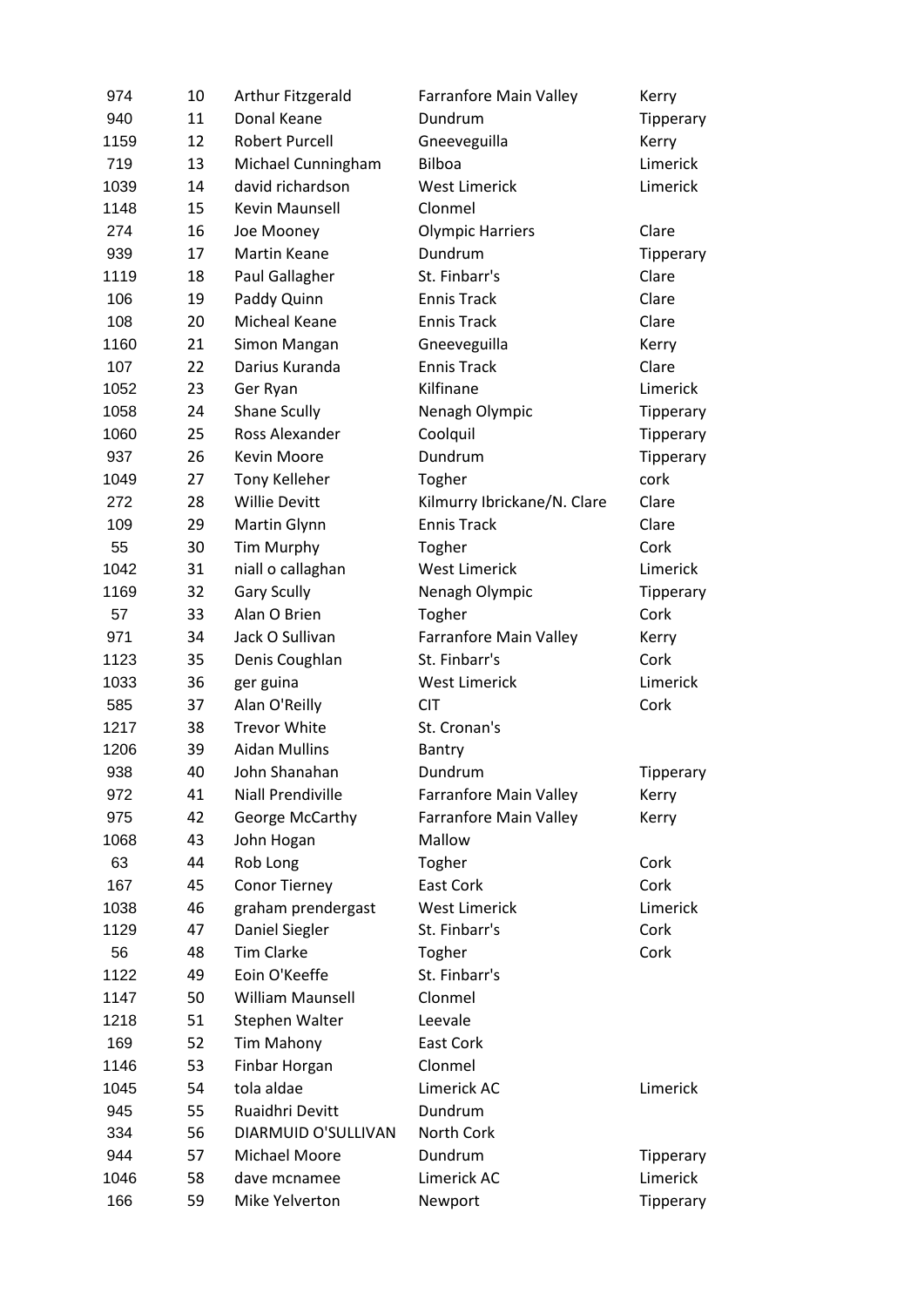| 1032 | 60  | joe chawke             | <b>West Limerick</b>                                    | limerick  |
|------|-----|------------------------|---------------------------------------------------------|-----------|
| 267  | 61  | Damian Roche           | Kilmurry Ibrickane/N. Clare                             | Clare     |
| 171  | 62  | David O'Dwyer          | East Cork                                               |           |
| 1177 | 63  | Patrick Irwin          | Kilfinane                                               |           |
| 1040 | 64  | gary wilmot            | <b>West Limerick</b>                                    | Limerick  |
| 1061 | 65  | Andrew Smith           | Coolquil                                                | Tipperary |
| 1037 | 66  | john o shea            | <b>West Limerick</b>                                    |           |
| 270  | 67  | Tom Mackey             | Kilmurry Ibrickane/N. Clare                             | Clare     |
| 1188 | 68  | <b>Ross Higgins</b>    | Iveragh                                                 | Kerry     |
| 1162 | 69  | Kevin Griffin          | Gneeveguilla                                            | Kerry     |
| 683  | 70  | Stephen Hannon         | <b>Blarney Inniscarra</b>                               | Cork      |
| 59   | 71  | Patrick murphy         | Togher                                                  |           |
| 875  | 72  | <b>Maurice Cahill</b>  | Youghal                                                 | Cork      |
| 437  | 73  | Alan Danagher          | Ferrybank                                               |           |
| 1165 | 74  | Sean Cahillane         | Gneeveguilla                                            | Kerry     |
| 440  | 75  | Gavin Downey           | Ferrybank                                               |           |
| 60   | 76  | Donal Looney           | Togher                                                  |           |
| 1154 | 77  | Stanislaw Byczec       | Midleton                                                |           |
| 1043 | 78  | stuart mcmahon         | <b>West Limerick</b>                                    | Limerick  |
| 720  | 79  | John Kelly             | <b>Bilboa</b>                                           | Limerick  |
| 947  | 80  | <b>Graham Butler</b>   | Dundrum                                                 |           |
| 1098 | 81  | David Hanlon           | North Cork                                              | cork      |
| 1127 | 82  | <b>Gerard Cronin</b>   | St. Finbarr's                                           |           |
| 268  | 83  | <b>Thomas Garrahy</b>  | Kilmurry Ibrickane/N. Clare                             | Clare     |
| 1155 | 84  | Mat Chojan             | Midleton                                                |           |
| 111  | 85  | <b>Brian Spring</b>    | <b>Ennis Track</b>                                      |           |
| 830  | 86  | <b>JOHN GRIFFIN</b>    | <b>Grange Fermoy</b>                                    | Cork      |
| 586  | 87  | <b>Brian Scully</b>    | <b>CIT</b>                                              | Cork      |
| 335  | 88  | <b>MIKE MULLINS</b>    | North Cork                                              |           |
| 336  | 89  | <b>MAURICE BUCKLEY</b> | North Cork                                              |           |
| 271  | 90  | John O Malley          | Kilmurry Ibrickane/N. Clare                             | Clare     |
| 1179 | 91  | Sean Manning           | Kilfinane                                               |           |
| 1178 | 92  | <b>Martin Hennessy</b> | Kilfinane                                               |           |
| 471  | 93  | Gavin Ryan             | Dooneen                                                 |           |
| 579  | 94  | Martin O'Sullivan      | <b>CIT</b>                                              |           |
| 601  | 95  |                        | ERROR: Number specified is for Competition U16 Girls    |           |
| 339  | 96  | <b>KIERAN O'CONNOR</b> | North Cork                                              |           |
| 1051 | 97  | Ray McInerney          | Limerick AC                                             |           |
| 338  | 98  | MICHAEL HOGAN          | North Cork                                              |           |
| 948  | 99  | Liam Butler            | Dundrum                                                 |           |
| 1185 | 100 | <b>Byran Mathias</b>   | <b>Ennis Track</b>                                      |           |
| 1036 | 101 | pakie o riordan        | <b>West Limerick</b>                                    | Limerick  |
| 102  | 102 |                        | ERROR: Number specified is for Competition Novice Women |           |
| 721  | 103 | Kevin Wilkinson        | Bilboa                                                  | Limerick  |
| 1047 | 104 | vinny o brien          | Limerick AC                                             | Limerick  |
| 1035 | 105 | pat moloney            | <b>West Limerick</b>                                    |           |
| 1034 | 106 | liam liddy             | <b>West Limerick</b>                                    | Limerick  |
| 1192 | 107 | John Carey             | Midleton                                                |           |
| 1208 | 108 | Patrick O' Brien       | Skibbereen                                              |           |
| 1189 | 109 | <b>Barry Deegan</b>    | St. Cronan's                                            |           |
|      |     |                        |                                                         |           |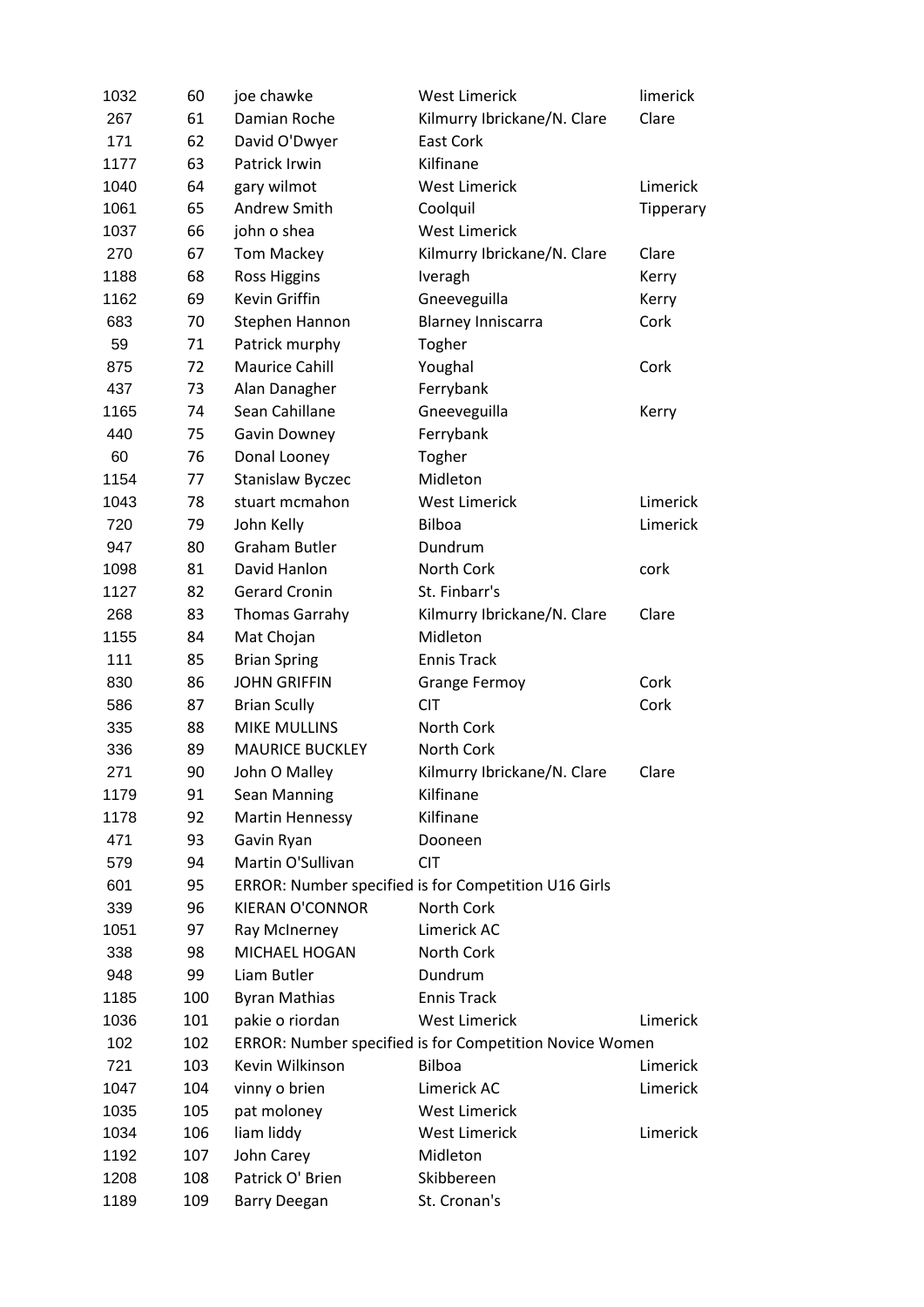| 61  |      | 111 Craig Harrington | Togher                                               | Cork |
|-----|------|----------------------|------------------------------------------------------|------|
| 589 | 112  | John Collins         | CIT                                                  | Cork |
| 340 | 113. | JOHNNY DALY          | North Cork                                           |      |
| 200 |      |                      | ERROR: Number specified is for Competition U18 Girls |      |
|     |      |                      |                                                      |      |

|                 | <b>Novice Men</b>        |                             |               |
|-----------------|--------------------------|-----------------------------|---------------|
| <b>Position</b> | <b>Name</b>              | <b>Club</b>                 | <b>County</b> |
| 1               | michael carmody          | Limerick AC                 | Limerick      |
| $\overline{2}$  | Michael Shannon          | Kilnaboy                    | Clare         |
| 3               | Cathal O'Donovan         | St. Finbarr's               | Cork          |
| 4               | <b>Michael Dowling</b>   | Ferrybank                   |               |
| 5               | Niall Tuohy              | Ferrybank                   |               |
| 6               | Allen Whitaker           | St. Finbarr's               | Cork          |
| $\overline{7}$  | Tim O'Donoghue           | <b>East Cork</b>            | Cork          |
| 9               | <b>Fergal Smithwick</b>  | Marian                      | Clare         |
| 10              | Arthur Fitzgerald        | Farranfore Main Valley      | Kerry         |
| 11              | Donal Keane              | Dundrum                     | Tipperary     |
| 12              | <b>Robert Purcell</b>    | Gneeveguilla                | Kerry         |
| 13              | Michael Cunningham       | <b>Bilboa</b>               | Limerick      |
| 14              | david richardson         | <b>West Limerick</b>        | Limerick      |
| 15              | Kevin Maunsell           | Clonmel                     |               |
| 16              | Joe Mooney               | <b>Olympic Harriers</b>     | Clare         |
| 17              | <b>Martin Keane</b>      | Dundrum                     | Tipperary     |
| 18              | Paul Gallagher           | St. Finbarr's               | Clare         |
| 19              | Paddy Quinn              | <b>Ennis Track</b>          | Clare         |
| 20              | Micheal Keane            | <b>Ennis Track</b>          | Clare         |
| 21              | Simon Mangan             | Gneeveguilla                | Kerry         |
| 22              | Darius Kuranda           | <b>Ennis Track</b>          | Clare         |
| 23              | Ger Ryan                 | Kilfinane                   | Limerick      |
| 24              | Shane Scully             | Nenagh Olympic              | Tipperary     |
| 25              | Ross Alexander           | Coolquil                    | Tipperary     |
| 26              | <b>Kevin Moore</b>       | Dundrum                     | Tipperary     |
| 27              | <b>Tony Kelleher</b>     | Togher                      | cork          |
| 28              | <b>Willie Devitt</b>     | Kilmurry Ibrickane/N. Clare | Clare         |
| 29              | Martin Glynn             | <b>Ennis Track</b>          | Clare         |
| 30              | Tim Murphy               | Togher                      | Cork          |
| 31              | niall o callaghan        | <b>West Limerick</b>        | Limerick      |
| 32              | <b>Gary Scully</b>       | Nenagh Olympic              | Tipperary     |
| 33              | Alan O Brien             | Togher                      | Cork          |
| 34              | Jack O Sullivan          | Farranfore Main Valley      | Kerry         |
| 35              | Denis Coughlan           | St. Finbarr's               | Cork          |
| 36              | ger guina                | <b>West Limerick</b>        | Limerick      |
| 37              | Alan O'Reilly            | <b>CIT</b>                  | Cork          |
| 38              | <b>Trevor White</b>      | St. Cronan's                |               |
| 39              | <b>Aidan Mullins</b>     | Bantry                      |               |
| 40              | John Shanahan            | Dundrum                     | Tipperary     |
| 41              | <b>Niall Prendiville</b> | Farranfore Main Valley      | Kerry         |
| 42              | George McCarthy          | Farranfore Main Valley      | Kerry         |
| 43              | John Hogan               | Mallow                      |               |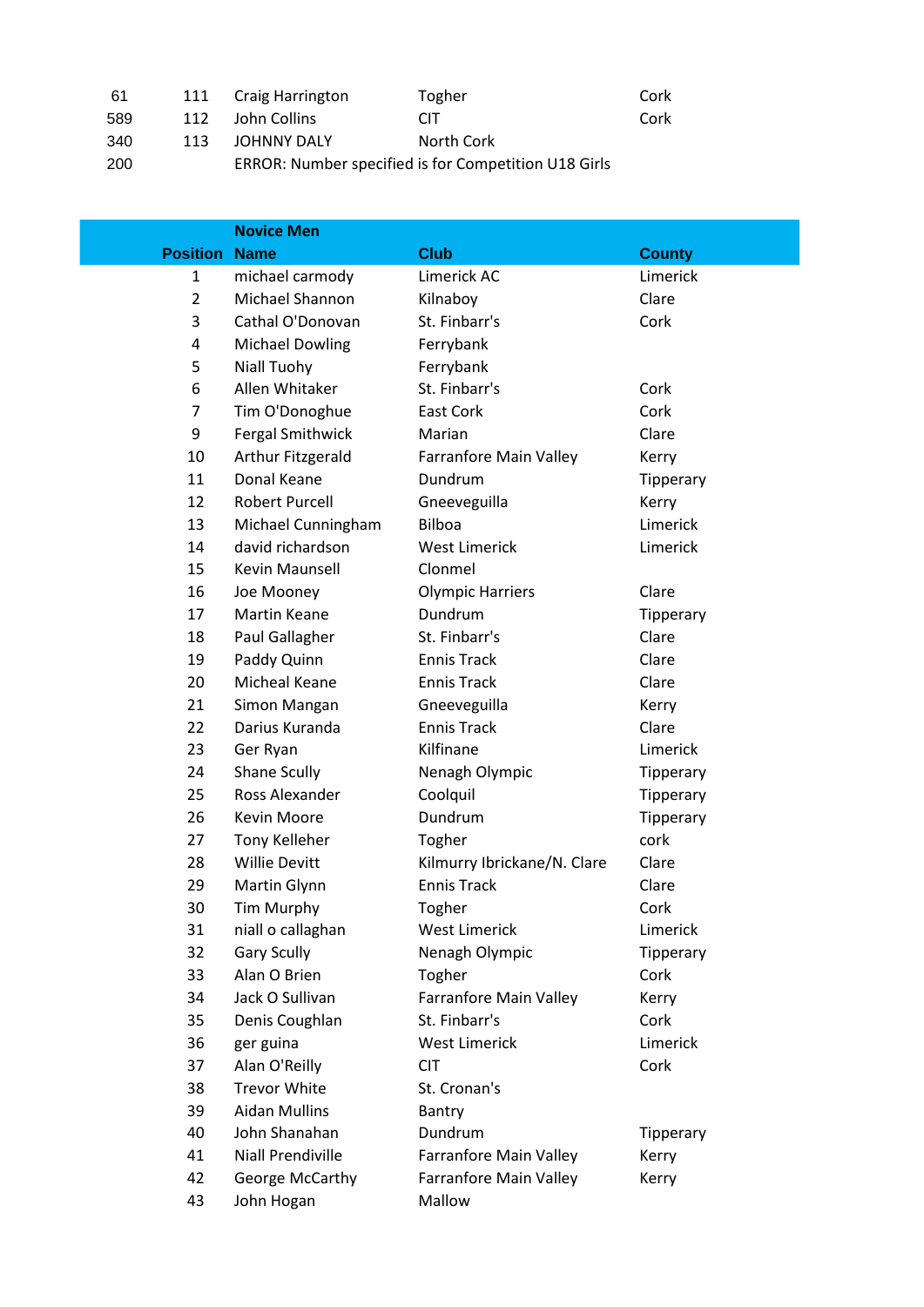| 44 | Rob Long                | Togher                      | Cork             |
|----|-------------------------|-----------------------------|------------------|
| 45 | <b>Conor Tierney</b>    | <b>East Cork</b>            | Cork             |
| 46 | graham prendergast      | <b>West Limerick</b>        | Limerick         |
| 47 | Daniel Siegler          | St. Finbarr's               | Cork             |
| 48 | <b>Tim Clarke</b>       | Togher                      | Cork             |
| 49 | Eoin O'Keeffe           | St. Finbarr's               |                  |
| 50 | <b>William Maunsell</b> | Clonmel                     |                  |
| 52 | Tim Mahony              | <b>East Cork</b>            |                  |
| 53 | Finbar Horgan           | Clonmel                     |                  |
| 54 | tola aldae              | Limerick AC                 | Limerick         |
| 55 | Ruaidhri Devitt         | Dundrum                     |                  |
| 56 | DIARMUID O'SULLIVAN     | North Cork                  |                  |
| 57 | Michael Moore           | Dundrum                     | <b>Tipperary</b> |
| 58 | dave mcnamee            | Limerick AC                 | Limerick         |
| 60 | joe chawke              | <b>West Limerick</b>        | limerick         |
| 61 | Damian Roche            | Kilmurry Ibrickane/N. Clare | Clare            |
| 62 | David O'Dwyer           | <b>East Cork</b>            |                  |
| 63 | Patrick Irwin           | Kilfinane                   |                  |
| 64 | gary wilmot             | <b>West Limerick</b>        | Limerick         |
| 65 | Andrew Smith            | Coolquil                    | Tipperary        |
| 66 | john o shea             | <b>West Limerick</b>        |                  |
| 67 | David Mackey            | Kilmurry Ibrickane/N. Clare | Clare            |
| 68 | <b>Ross Higgins</b>     | Iveragh                     | Kerry            |
| 69 | Kevin Griffin           | Gneeveguilla                | Kerry            |
| 71 | Patrick murphy          | Togher                      |                  |
| 72 | <b>Maurice Cahill</b>   | Youghal                     | Cork             |
| 73 | Alan Danagher           | Ferrybank                   |                  |
| 74 | Sean Cahillane          | Gneeveguilla                | Kerry            |
| 75 | Gavin Downey            | Ferrybank                   |                  |
| 76 | Donal Looney            | Togher                      |                  |
| 77 | Stanislaw Byczec        | Midleton                    |                  |
| 78 | stuart mcmahon          | <b>West Limerick</b>        | Limerick         |
| 79 | John Kelly              | <b>Bilboa</b>               | Limerick         |
| 80 | <b>Graham Butler</b>    | Dundrum                     |                  |
| 81 | David Hanlon            | North Cork                  | cork             |
| 82 | <b>Gerard Cronin</b>    | St. Finbarr's               |                  |
| 83 | <b>Thomas Garrahy</b>   | Kilmurry Ibrickane/N. Clare | Clare            |
| 84 | Mat Chojan              | Midleton                    |                  |
| 85 | <b>Brian Spring</b>     | <b>Ennis Track</b>          |                  |
| 86 | <b>JOHN GRIFFIN</b>     | <b>Grange Fermoy</b>        | Cork             |
| 87 | <b>Brian Scully</b>     | <b>CIT</b>                  | Cork             |
| 88 |                         |                             |                  |
| 89 | <b>MIKE MULLINS</b>     | North Cork                  |                  |
|    | <b>MAURICE BUCKLEY</b>  | North Cork                  |                  |
| 90 | John O Malley           | Kilmurry Ibrickane/N. Clare | Clare            |
| 91 | Sean Manning            | Kilfinane                   |                  |
| 92 | <b>Martin Hennessy</b>  | Kilfinane                   |                  |
| 93 | Gavin Ryan              | Dooneen                     |                  |
| 94 | Martin O'Sullivan       | <b>CIT</b>                  |                  |
| 96 | <b>KIERAN O'CONNOR</b>  | North Cork                  |                  |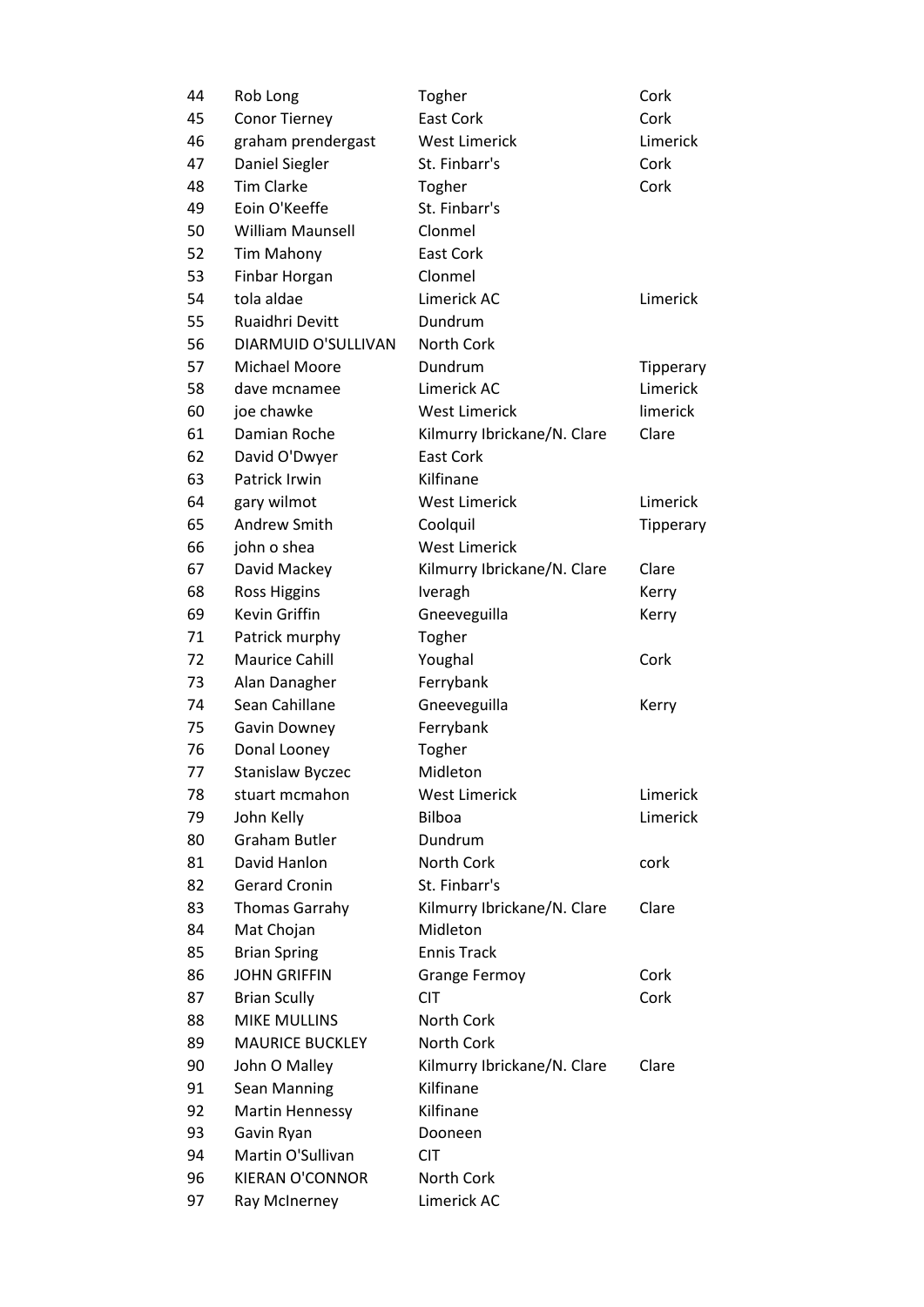| 98              | MICHAEL HOGAN                             | North Cork             |                  |
|-----------------|-------------------------------------------|------------------------|------------------|
| 99              | Liam Butler                               | Dundrum                |                  |
| 100             | <b>Byran Mathias</b>                      | <b>Ennis Track</b>     |                  |
| 101             | pakie o riordan                           | <b>West Limerick</b>   | Limerick         |
| 103             | Kevin Wilkinson                           | Bilboa                 | Limerick         |
| 104             | vinny o brien                             | Limerick AC            | Limerick         |
| 105             | pat moloney                               | <b>West Limerick</b>   |                  |
| 106             | liam liddy                                | <b>West Limerick</b>   | Limerick         |
| 107             | John Carey                                | Midleton               |                  |
| 108             | Patrick O' Brien                          | Skibbereen             |                  |
| 109             | <b>Barry Deegan</b>                       | St. Cronan's           |                  |
| 111             | Craig Harrington                          | Togher                 | Cork             |
| 112             | John Collins                              | <b>CIT</b>             | Cork             |
| 113             | <b>JOHNNY DALY</b>                        | North Cork             |                  |
|                 | <b>TEAMS</b>                              |                        |                  |
| <b>Place</b>    | <b>Clubs</b>                              | <b>Positions</b>       | <b>Points</b>    |
| $\mathbf{1}$    | St. Finbarr's                             | 3, 6, 18, 35           | 62               |
| $\overline{2}$  | <b>Ennis Track</b>                        | 19, 20, 22, 29         | 90               |
| 3               | Dundrum                                   | 11, 17, 26, 40         | 94               |
| 4               | <b>Farranfore Main Valley</b>             | 10, 34, 41, 42         | 127              |
| 5               | <b>West Limerick</b>                      | 14, 31, 36, 46         | 127              |
| 6               | Togher                                    | 27, 30, 33, 44         | 134              |
| $\overline{7}$  | Ferrybank                                 | 4, 5, 73, 75           | 157              |
| 8               | East Cork                                 | 7, 45, 52, 62          | 166              |
| 9               | Gneeveguilla                              | 12, 21, 69, 74         | 176              |
| 10              | Limerick AC                               | 1, 54, 58, 97          | 210              |
| 11              | Kilmurry Ibrickane/N. Clar 28, 61, 67, 83 |                        | 239              |
| 12              | Kilfinane                                 | 23, 63, 91, 92         | 269              |
| 13              | North Cork                                | 56, 81, 88, 89         | 314              |
| 14              | <b>CIT</b>                                | 37, 87, 94, 112        | 330              |
|                 |                                           |                        |                  |
| <b>Place</b>    | <b>County</b>                             | <b>Positions</b>       | <b>Points</b>    |
| 1               | Clare                                     | 2, 9, 16, 18, 19, 20   | 84               |
| $\overline{2}$  | Cork                                      | 3, 6, 7, 27, 30, 33    | 106              |
| 3               | Limerick                                  | 1, 13, 14, 23, 31, 36  | 118              |
| 4               | Tipperary                                 | 11, 17, 24, 25, 26, 32 | 135              |
| 5               | Kerry                                     | 10, 12, 21, 34, 41, 42 | 160              |
|                 |                                           |                        |                  |
|                 | U23 Men                                   |                        |                  |
| <b>Position</b> | <b>Name</b>                               | <b>Club</b>            | <b>County</b>    |
| $\mathbf{1}$    | Michael carmody                           | Limerick AC            | Limerick         |
| $\overline{a}$  | <b>Michael Dowling</b>                    | Ferrybank              |                  |
| 5               | Niall Tuohy                               | Ferrybank              |                  |
| 26              | Kevin Moore                               | Dundrum                | <b>Tipperary</b> |
| 33              | Alan O Brien                              | Togher                 | Cork             |
| 34              | Jack O Sullivan                           | Farranfore Main Valley | Kerry            |
| 37              | Alan O'Reilly                             | <b>CIT</b>             | Cork             |
| 41              | <b>Niall Prendiville</b>                  | Farranfore Main Valley | Kerry            |
| 44              | Rob Long                                  | Togher                 | Cork             |
| 51              | Stephen Walter                            | Leevale                |                  |